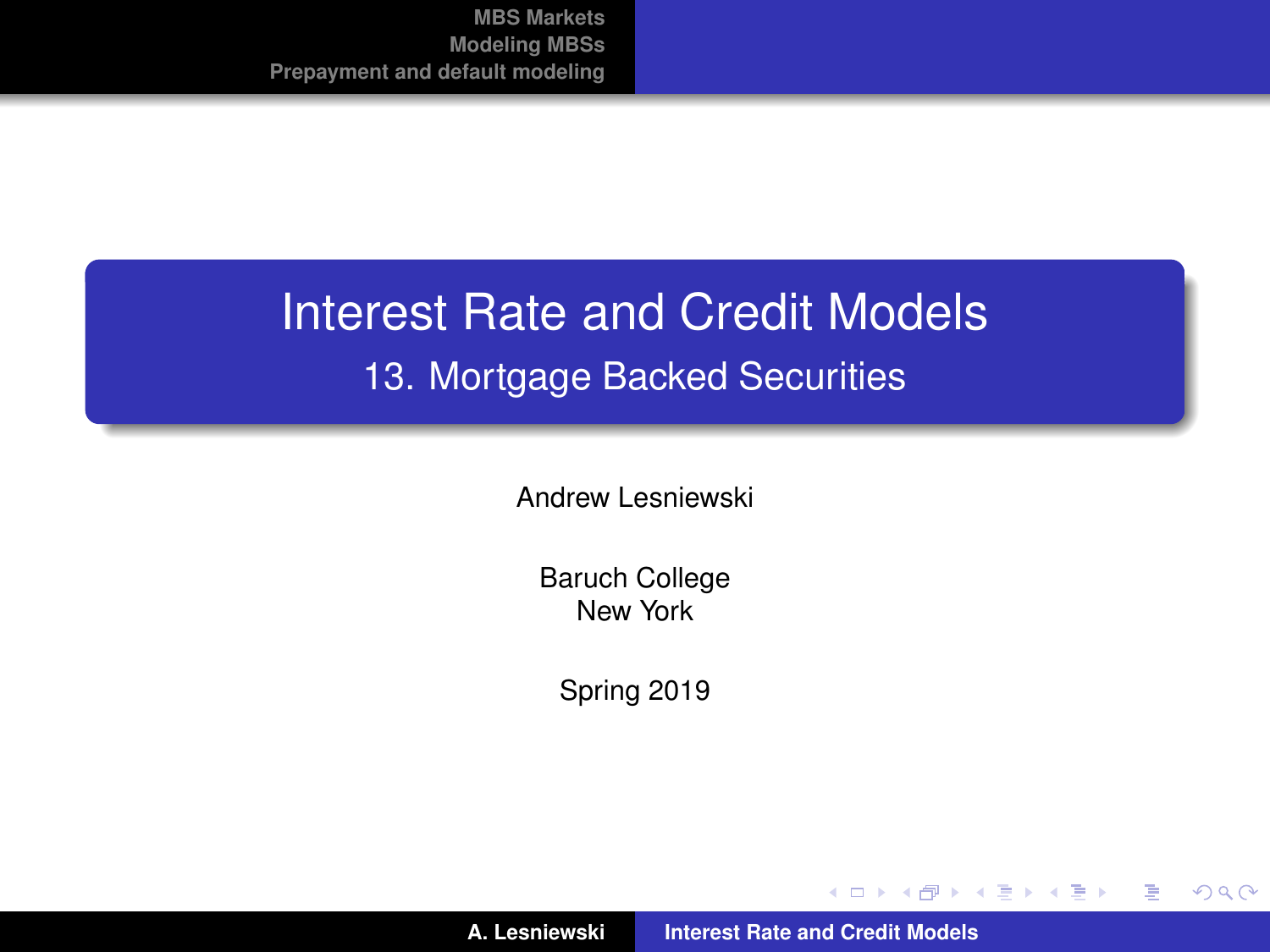







**3** [Prepayment and default modeling](#page-33-0)

**A. Lesniewski [Interest Rate and Credit Models](#page-0-0)**

(ロ) (包)

→ 重き + 重き。

重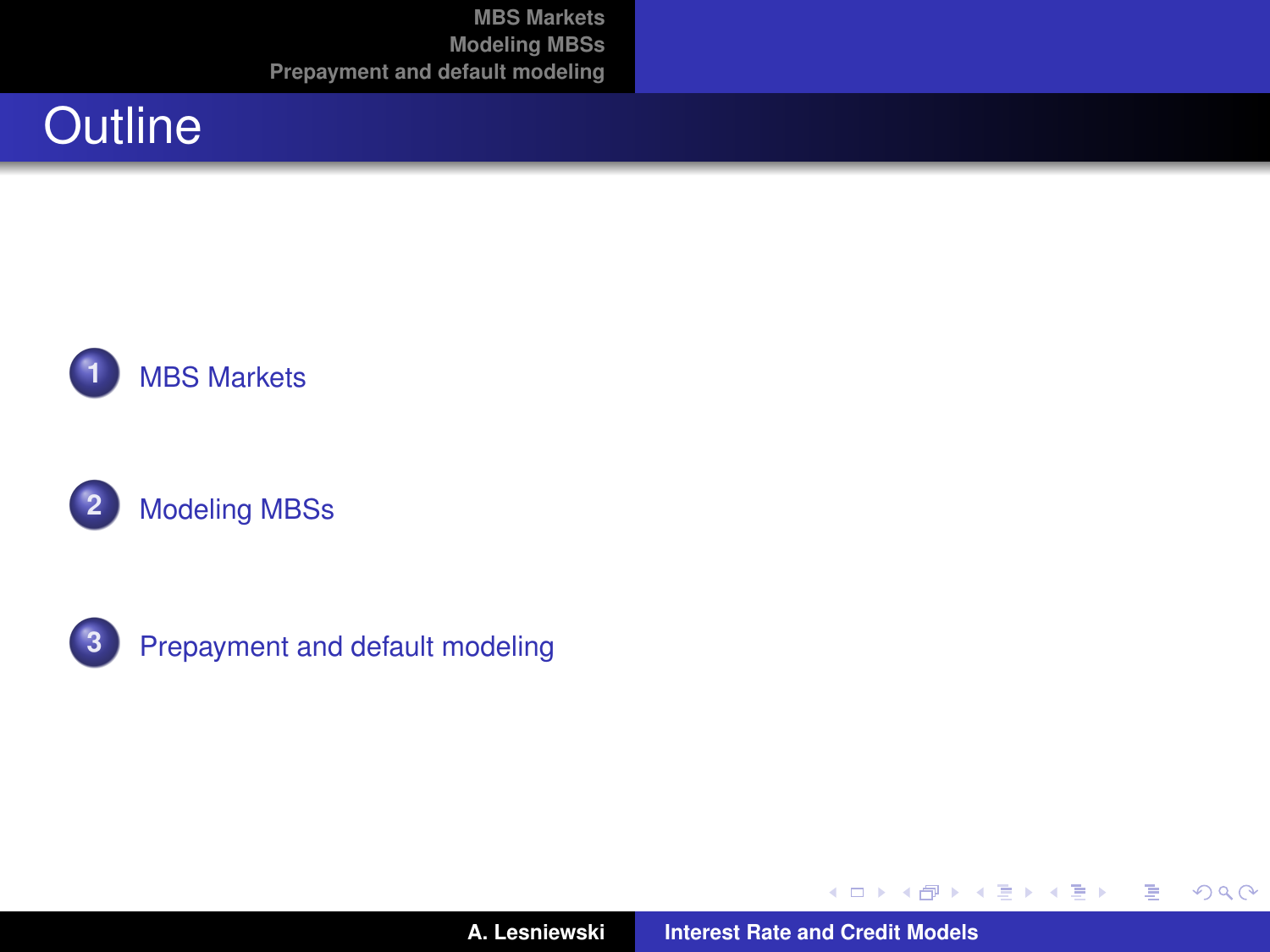## Mortgage loans

- *Mortgage backed securities* (MBS) are fixed income instruments collateralized by mortgage loans.
- A *mortgage loan* (or simply a mortgage) is a loan extended to an individual or a corporation with the purpose of financing the purchase of real estate. Two major categories of mortgages are:
	- (i) residential,
	- (ii) commercial.
- We shall focus on RMBSs, i.e. MBSs backed by residential mortgages. Depending on the size of the loan and credit worthiness of the borrower, residential mortgages fall into two broad categories:
	- (i) conforming (or agency),
	- (ii) non-agency.

イロメ イ部メ イヨメ イヨメー

<span id="page-2-0"></span>重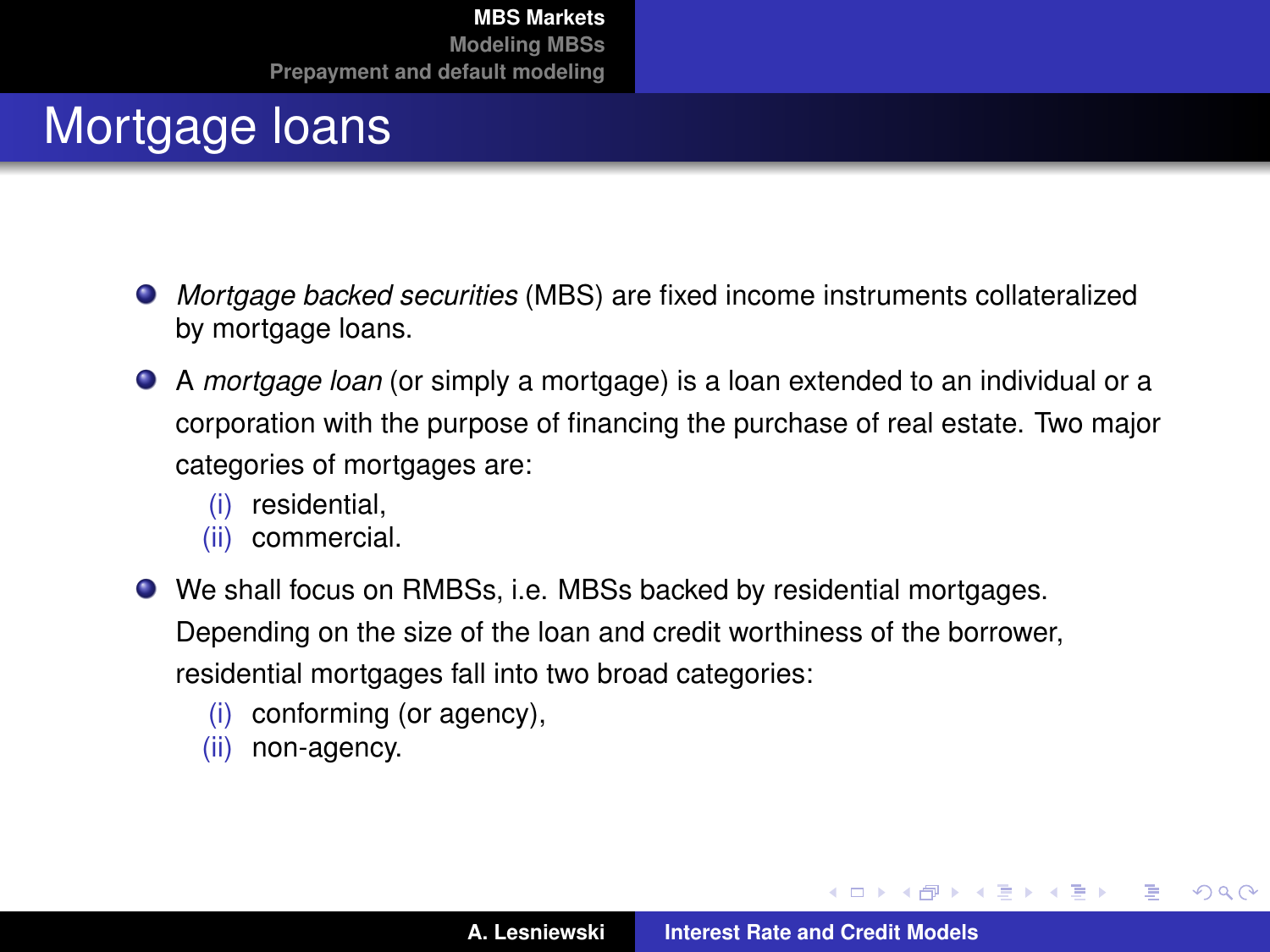## Mortgage loans

A fixed coupon mortgage is a loan that carries an annual coupon  $\hat{C}$  (say 4.50%), and matures in *N* months (usually  $N = 360$ , i.e. 30 years). Denote:

$$
c = \frac{\widehat{C}}{12},
$$
  

$$
d = \frac{1}{1+c}
$$

.

.

 $\left\{ \begin{array}{ccc} 1 & 0 & 0 \\ 0 & 1 & 0 \end{array} \right.$ 

 $QQQ$ 

- Typically, the principal repayment is amortized over the life of the loan<sup>1</sup>. Specifically, assuming the principal of \$1, the amortization schedule is given by the following set of rules.
- Scheduled monthly payment is

$$
m=\frac{c}{1-d^N}
$$

<sup>1</sup> Mortgage loans that repay at maturity are called "balloons".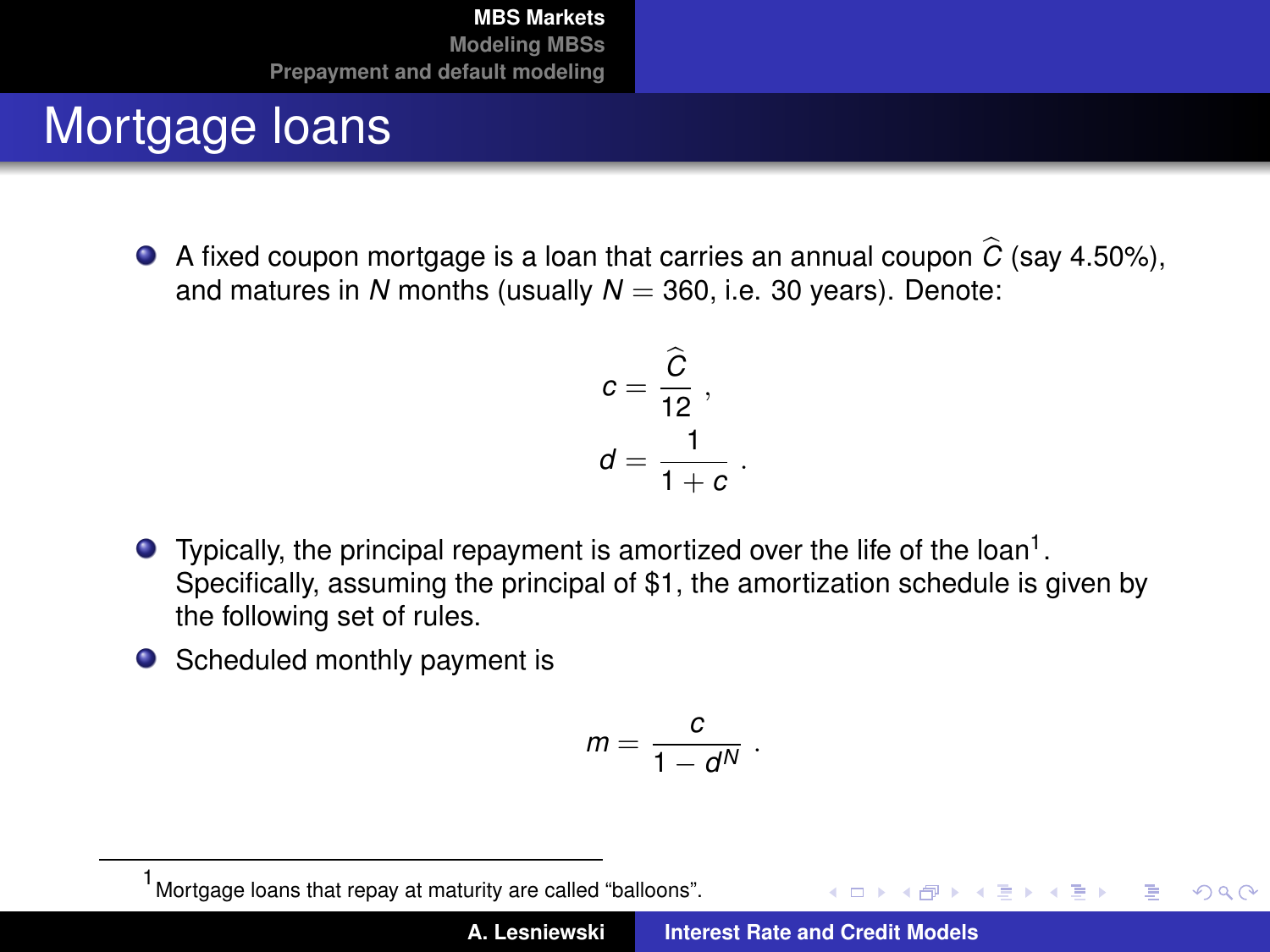## Mortgage backed securities

 $\bullet$  The principal repayment portion  $p_i$  of *m* for month *j* is

$$
p_j=\frac{cd^{N-j+1}}{1-d^N}.
$$

The interest portion *i <sup>j</sup>* of *m* for month *j* is

$$
i_j=\frac{c\left(1-d^{N-j+1}\right)}{1-d^N}
$$

.

K ロ ⊁ K 伊 ⊁ K 君 ⊁ K 君 ⊁ …

 $2Q$ 重

 $\bullet$  Balance  $B_i$  outstanding at the end of month *j* is

$$
B_j = \frac{1 - d^{N-j}}{1 - d^N} \; .
$$

The amortization schedule is defined so that the following property holds:

$$
i_j=cB_{j-1}.
$$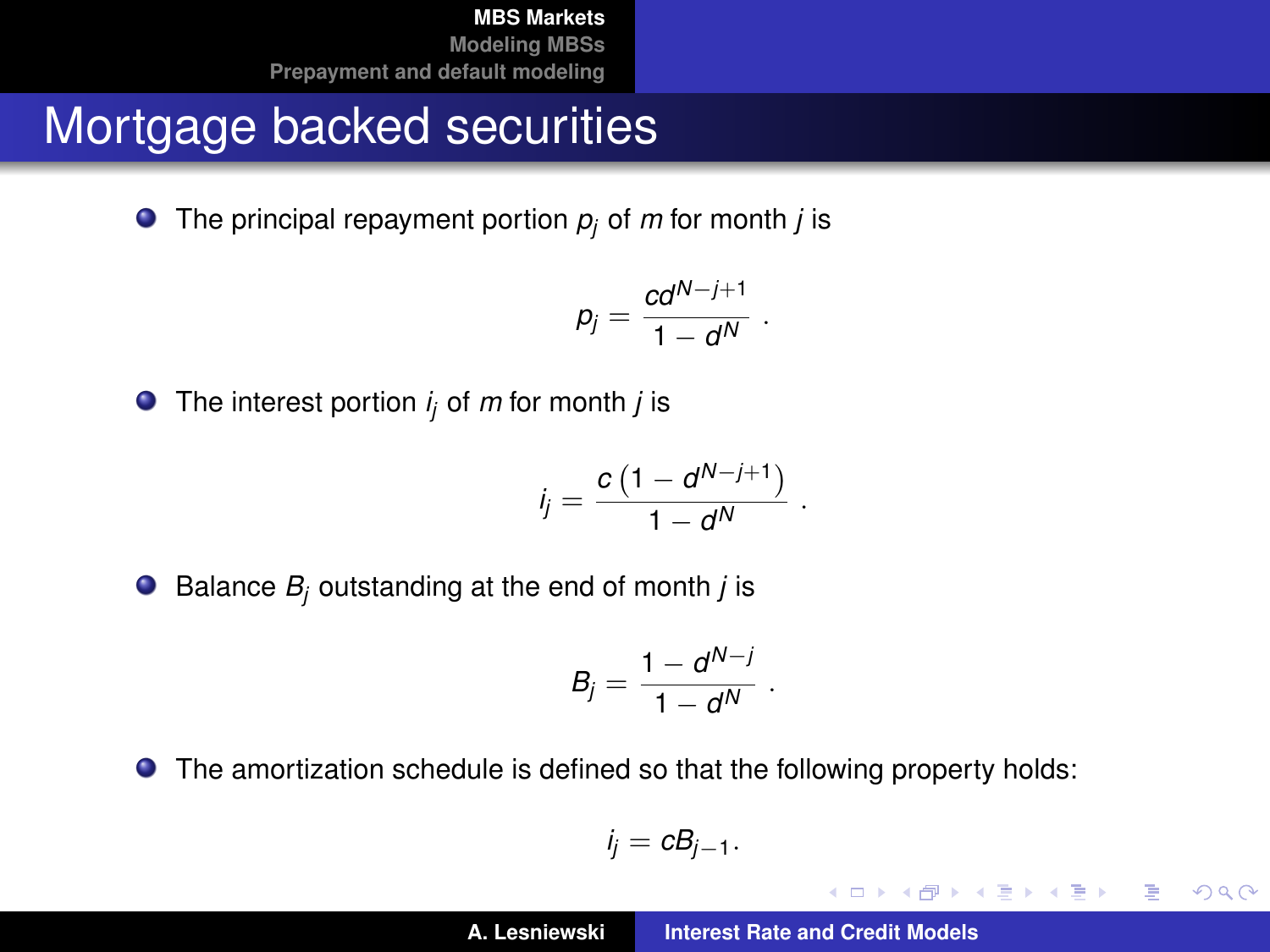## Mortgage backed securities

- *Agency pass-throughs* are the basic MBSs: all principal repayments and interest (less servicing and credit spread) of the underlying pool of collateral are paid to the holder.
- *TBA* (to be announced) pass-throughs, or simply TBAs.
- $\bullet$ *Mortgage options* = options on TBAs.
- *Structured* MBSs such as IOs, POs, CMOs: cash flows are carved out from the cash flows of the underlying pool of collateral.
- *Constant maturity mortgage* (CMM) products.
- $\bullet$  ...

イロメ イ部メ イヨメ イヨメー

 $299$ 

Þ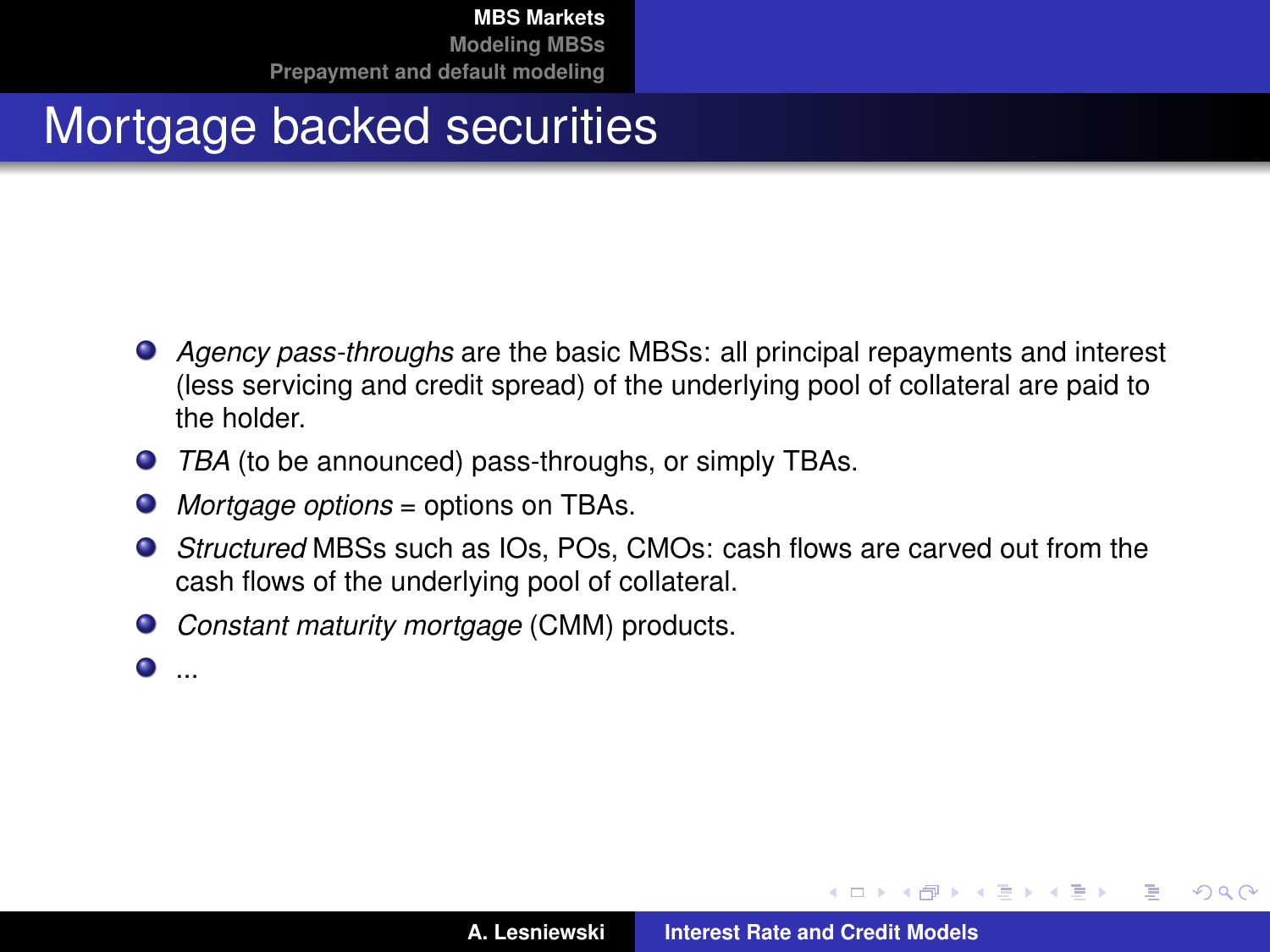

- A TBA is a futures contract on a pool of conventional, fixed coupon mortgage loans.
- It carries a coupon *C* reflective of the coupons on the deliverable loans. The values of *C* are spaced in 50 bp increments: 3.5%, 4.0%, 4.5%, etc.
- There is a standard delivery date, the *PSA date*, in each month. A vast majority of the trading takes place in either the nearest or the once-deferred month, but the market quotes prices for three or four TBAs settling on the next PSA dates.
- A party long a contract at settlement takes the delivery of a pool of mortgage loans satisfying the good delivery guidelines.

 $\left\{ \begin{array}{ccc} 1 & 0 & 0 \\ 0 & 1 & 0 \end{array} \right.$ 

 $QQ$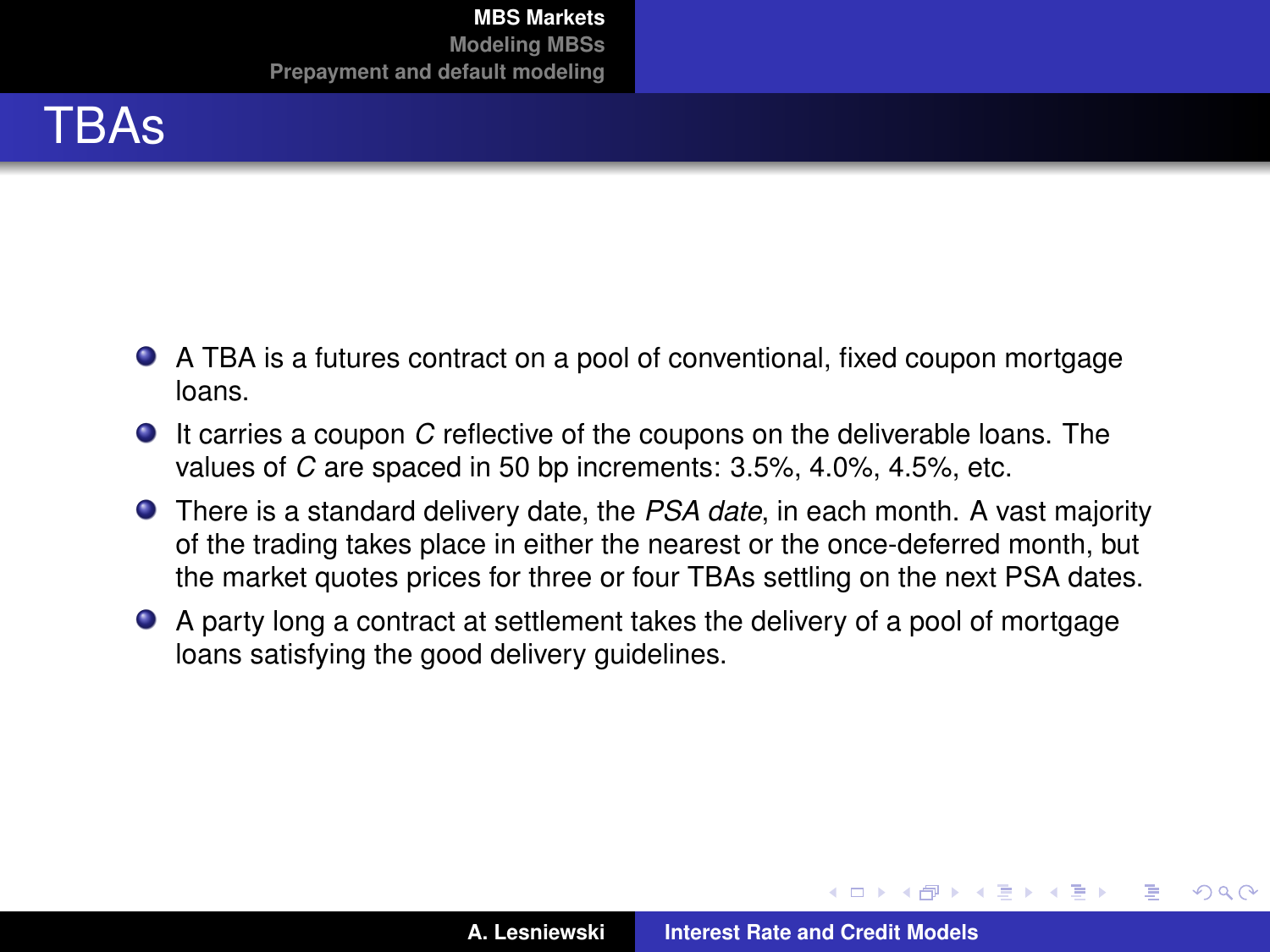For example, here is a snapshot of the TBA market on June 2, 2010:

| PSA<br>Cpn | Jun 2010 | Jul 2010 | Aug 2010 |
|------------|----------|----------|----------|
| 3.5        | 95.594   | 95.211   | 94.773   |
| 4.0        | 99.125   | 98.789   | 98.484   |
| 4.5        | 102.086  | 101.695  | 101.359  |
| 5.0        | 104.852  | 104.430  | 104.047  |
| 5.5        | 106.906  | 106.500  | 106.141  |
| 6.0        | 107.930  | 107.609  | 107.328  |
| 6.5        | 108.953  | 108.656  | 108.375  |

We let *P<sup>C</sup>* (*T*) denote the price of the TBA with coupon *C* and settlement date *T*.

イロトメ 御 トメ 君 トメ 君 トー

重。  $299$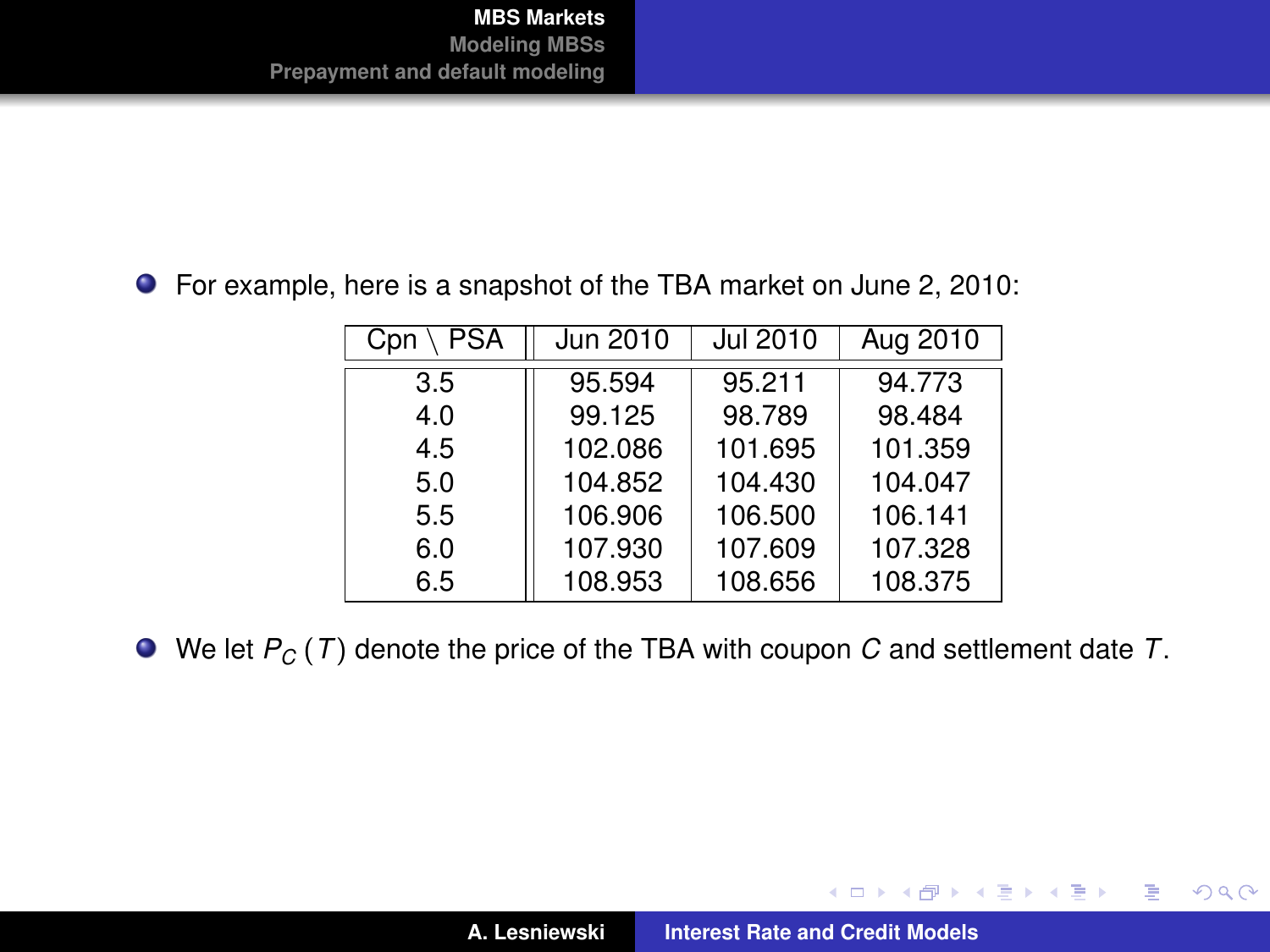## Mortgage options

- $\bullet$ Mortgage options are European calls and puts on TBAs.
- They expire one calendar week before the PSA day on the underlying TBA.
- The strikes on the TBA options are standardized: ATM  $\equiv P_C(T)$ , ATM  $\pm 1/2$  pt,  $\bullet$  $ATM \pm 1$  pt.
- Here is a market snapshot taken on June 2, 2010:

| \ Strike<br>Cpn | $-1.0$ | $-0.5$ | ATM    | $+0.5$ | $+1.0$ |
|-----------------|--------|--------|--------|--------|--------|
| 4.0             | 0.0326 | 0.1120 | 0.2904 | 0.1016 | 0.0247 |
| 4.5             | 0.0143 | 0.0651 | 0.2279 | 0.0547 | 0.0052 |
| 5.0             | 0.0059 | 0.0299 | 0.1667 | 0.0195 | N/A    |
| 5.5             | N/A    | 0.0104 | 0.1185 | 0.0039 | N/A    |

#### June 2010 expirations

 $299$ 

重

(ロ) (個) (目) (目)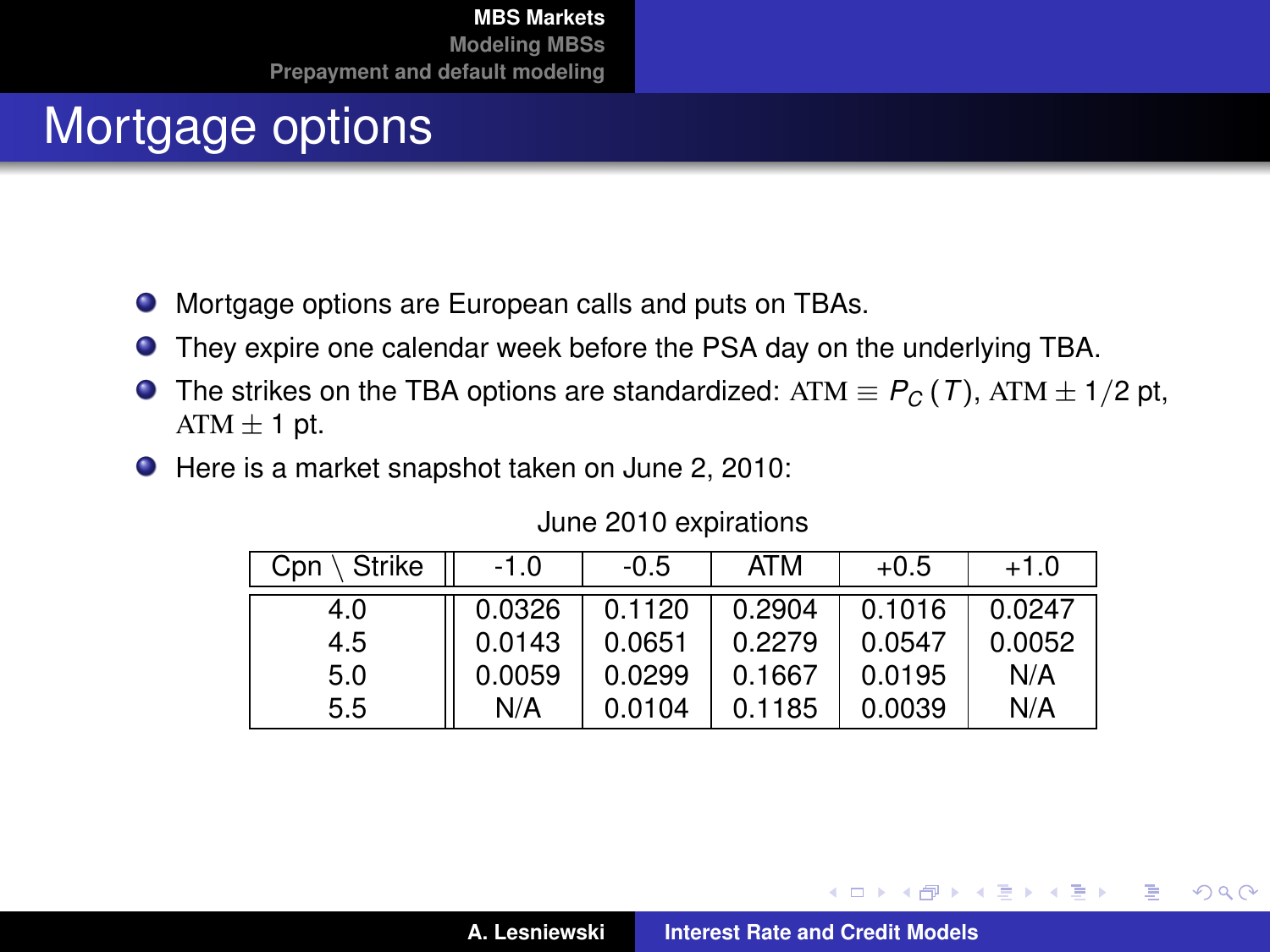## Mortgage options

#### July 2010 expirations

| Strike<br>Cpn | -1.0   | $-0.5$ | ATM    | $+0.5$ | $+1.0$ |
|---------------|--------|--------|--------|--------|--------|
| 4.0           | 0.4141 | 0.5755 | 0.7839 | 0.5443 | 0.3555 |
| 4.5           | 0.2852 | 0.4245 | 0.6237 | 0.3828 | 0.2096 |
| 5.0           | 0.1641 | 0.2760 | 0.4570 | 0.2227 | 0.0833 |
| 5.5           | 0.0833 | 0.1628 | 0.3216 | 0.1081 | 0.0195 |

#### August 2010 expirations

| Strike<br>Cpn | -1.0   | $-0.5$ | ATM    | $+0.5$ | $+1.0$ |
|---------------|--------|--------|--------|--------|--------|
| 4.0           | 0.6992 | 0.8737 | 1.0820 | 0.8307 | 0.6133 |
| 4.5           | 0.5078 | 0.6628 | 0.8607 | 0.6029 | 0.3958 |
| 5.0           | 0.3255 | 0.4531 | 0.6341 | 0.3789 | 0.1914 |
| 5.5           | 0.1940 | 0.2930 | 0.4518 | 0.2083 | 0.0677 |

イロメ イ部メ イ君メ イ君メー

重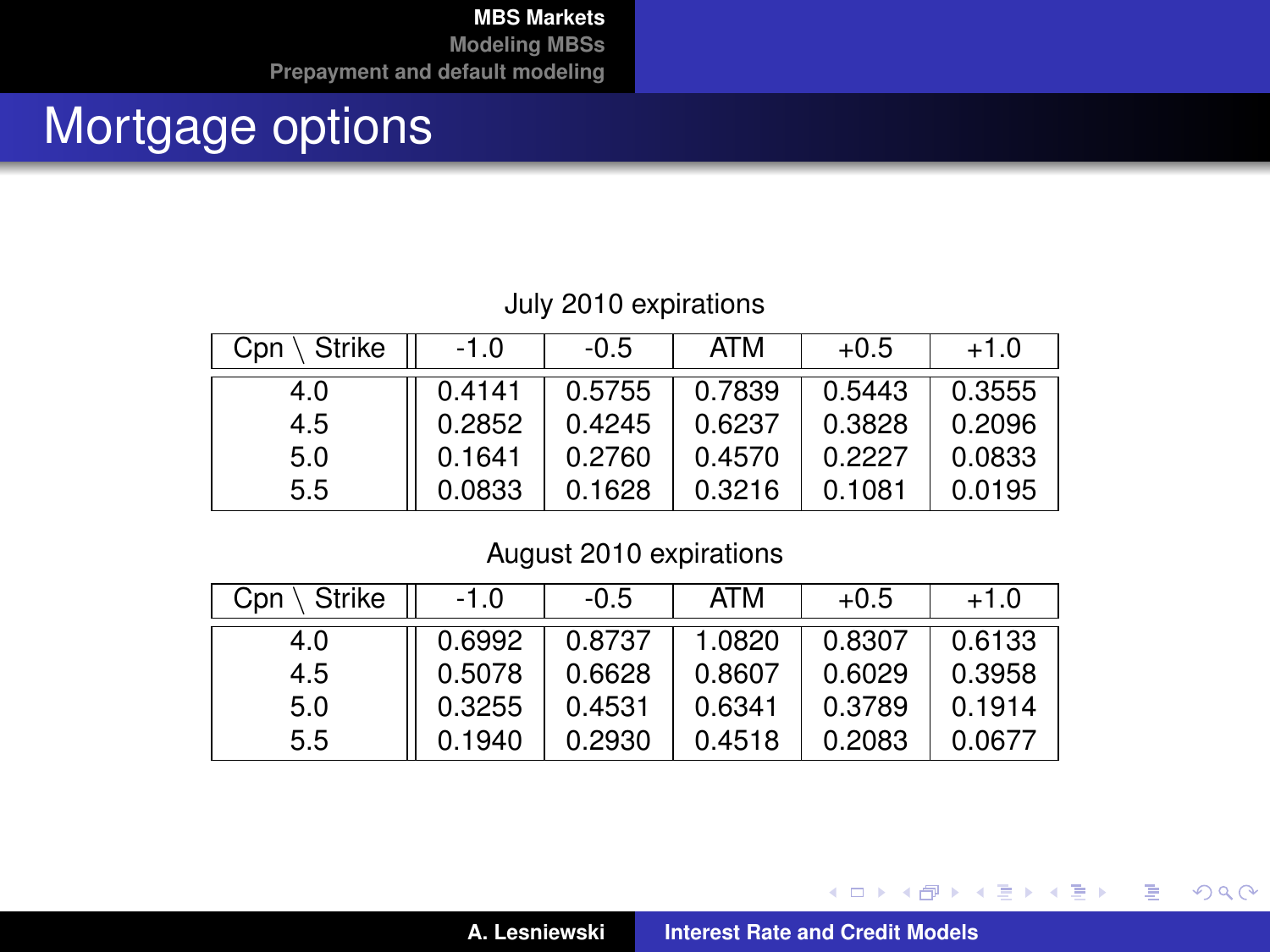

- A CMM rate is an index representing the yield on a hypothetical TBA pricing at par.
- Spot CMM rate is calculated by interpolation:
	- (i) For each coupon *C*, synthesize a TBA which settles in  $T = 30$  days. Its price  $P_C(T)$  is defined as the linear interpolation of the two bracketing instruments.
	- (i) Synthesize a par TBA with settlement 30 calendar days from today by linearly interpolating the prices  $P_C(T)$ . Its coupon, expressed in terms of the bracketing coupons  $C_1$  and  $C_2$  (with  $C_1 < C_2$ ),

$$
\hskip 10mm M=w_1\hskip 1mm C_1+w_2\hskip 1mm C_2,
$$

is the spot CMM rate.

Forward CMM rates are quoted in the CMM markets (forward rate agreements and swaps).

イロメ イ部メ イヨメ イヨメー

Þ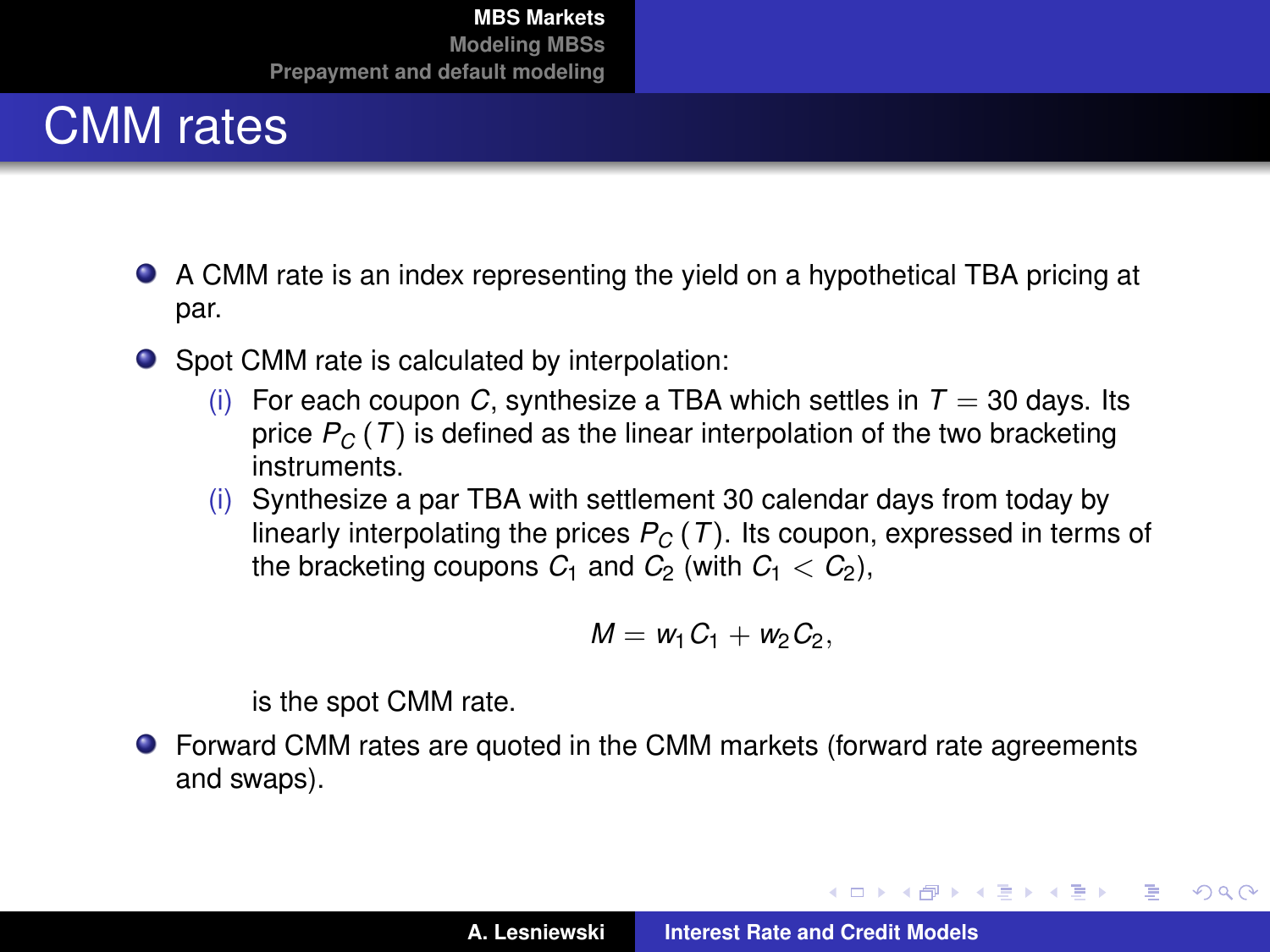## CMM rates

- **A CMM FRA** is structured as follows:
	- (i) The counterparties agree on the contract rate *K*.
	- (ii) The spot CMM rate *M* is fixed two business days before the start date *T*. The net rate  $M - K$  is applied to the notional over the accrual period  $[T, T_{\text{pay}}]$ .
	- (iii) The payment of the net amount is made on  $T_{\text{nav}}$ .
- A *CMM swap* is a multi-period version of a CMM FRA.
- $\bullet$  The break even value of *K* is called the *CMM rate M*<sub>0</sub> (*T*).
- $\bullet$  We let  $\mathcal{M}_0$  denote the curve  $[0, \infty) \ni \mathcal{T} \to \mathcal{M}_0(\mathcal{T})$ , the *CMM curve* (or mortgage rate curve).
- Generally, there is a good deal of liquidity in the CMM markets for *T* out to about a year, and it is possible to get quotes for settlements further out.

(ロトス個) (運) (運)

<span id="page-11-0"></span>Þ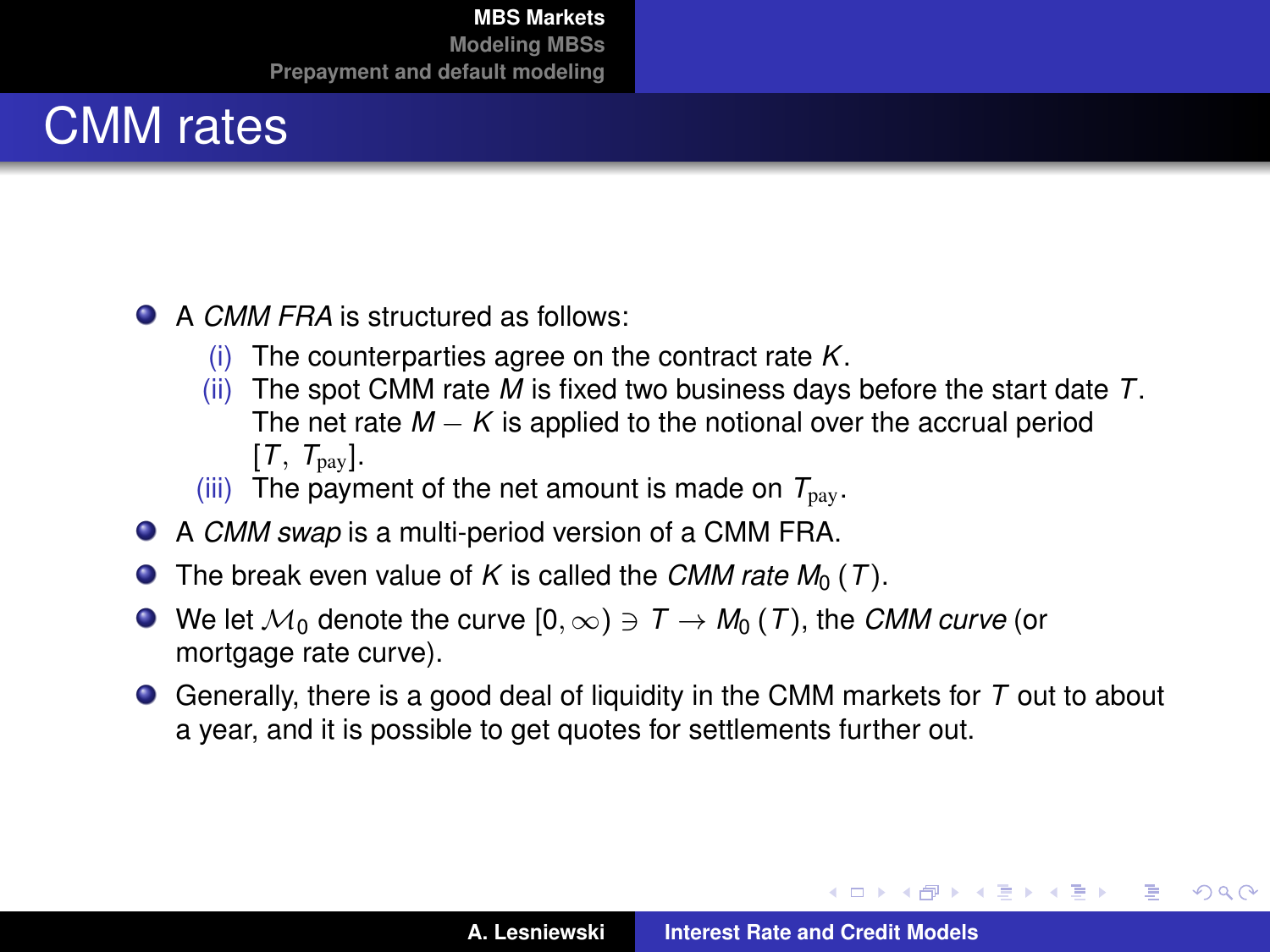- The primary source of risk of MBSs is the interest rates risk modeled by a term structure model.
- The interest rates dynamics is modeled by a term structure model whose state variables are denoted by  $X_1$  (*t*), ...,  $X_k$  (*t*).
- Underlying this dynamics is a probability space  $(\Omega, (\mathscr{F}_t)_{t\geq 0}, \mathsf{P})$  with a (multi-dimensional) Wiener process driving the interest rates dynamics.
- $\bullet$  The model describes the evolution of the forward curve  $C(t)$ . Its detailed specification will play no role in the following, it can be any model such as the Hull-White model, LMM, SABR/LMM, ... .
- It is of practical importance that the model is properly specified and capable of accurate calibration to the market data.

イロメ イ部メ イ君メ イ君メー

<span id="page-12-0"></span>Þ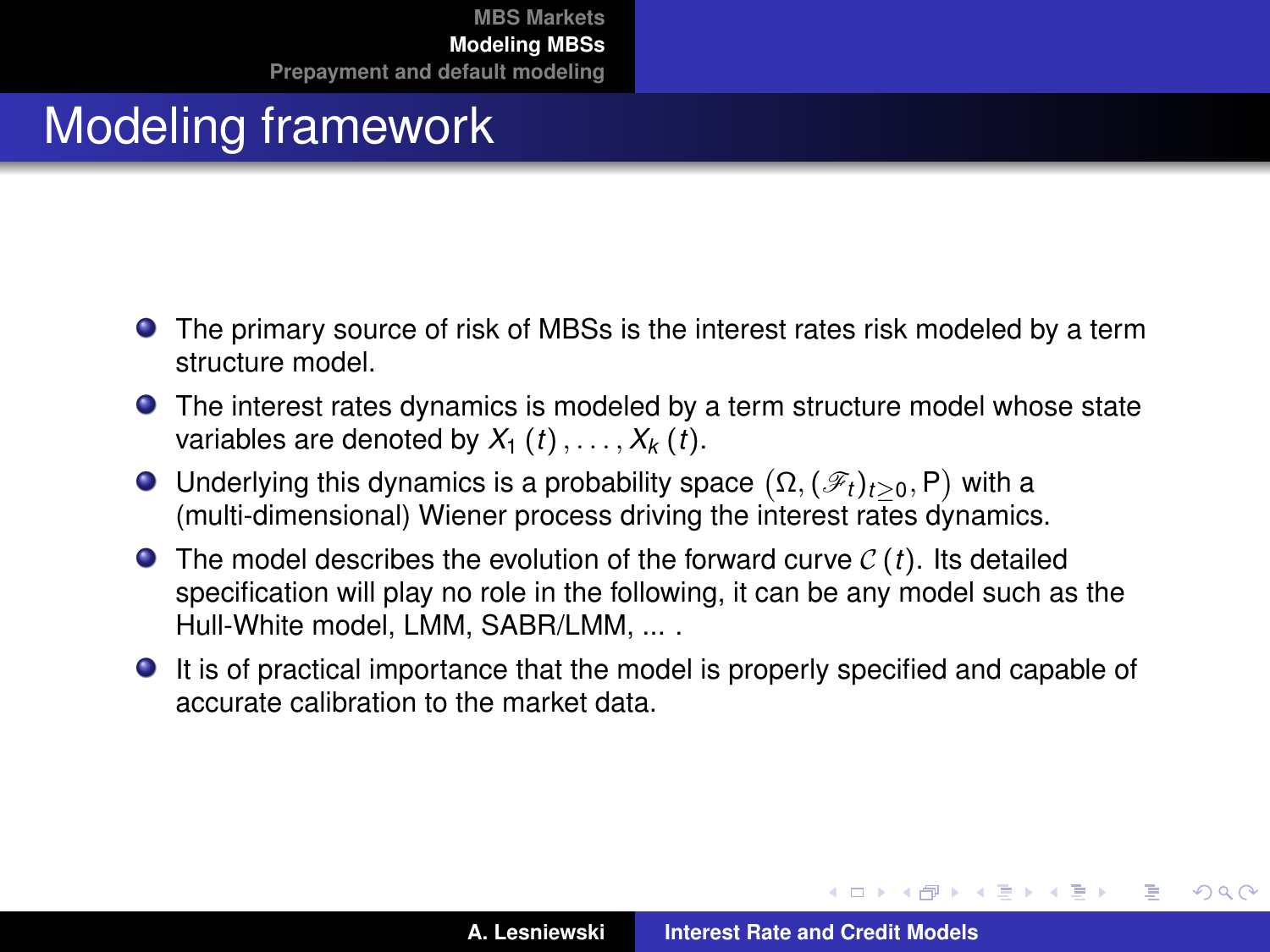## Modeling framework

- We assume the following about the model.
	- (i) The initial value  $X_1$  (0), ...,  $X_k$  (0) of the dynamics is given by the current LIBOR forward curve  $C_0$ . Here,  $C_0$  is defined in terms of a smooth (say, twice continuously differentiable) function  $f_0 : \mathbb{R}_+ \to \mathbb{R}$ , representing the instantaneous forward rate. The rates dynamics depends smoothly on  $C_0$ .
	- (ii) The current interest rates volatility  $V_0$ , represented as a smooth surface  $\sigma_0: \, \mathbb{R}_+^2 \to \mathbb{R}$ , is mapped smoothly on the dynamics of the interest rates process. Ideally, in order to accurately take into account the volatility smile, one should represent  $\mathcal{V}_0$  as a three dimensional object  $\sigma_0: \mathbb{R}^3_+ \to \mathbb{R}$ . This mapping is such that the model prices correctly relevant benchmark interest rates options.

(ロトス個) (運) (運)

Þ

 $QQQ$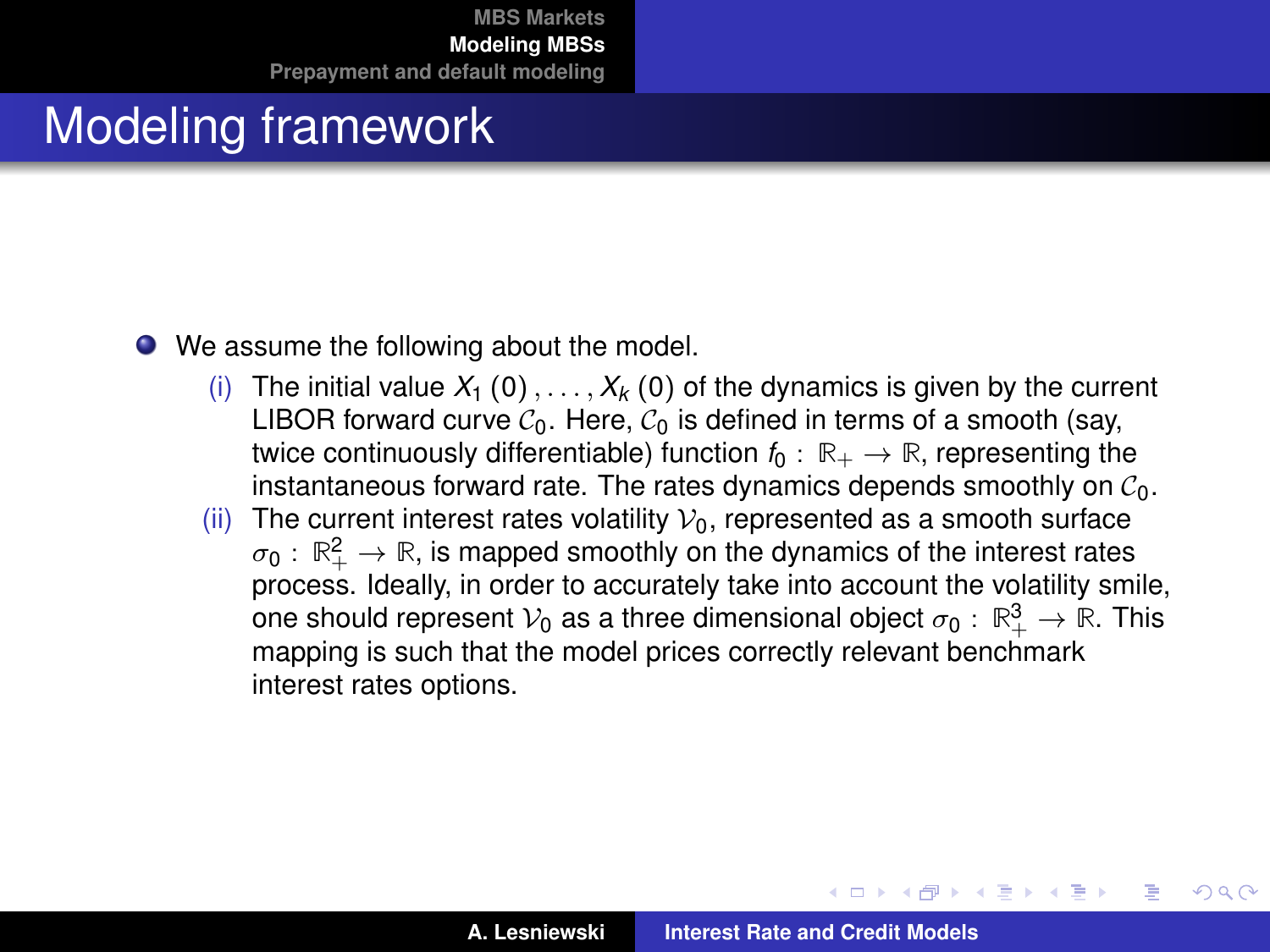- A key feature of MBSs is a variety of event risks embedded in the collateral. In particular, a borrower has the right to *prepay* the loan.
- **This prepayment risk is modeled by a random time**  $T$ **, the** *time to event.* **T is not** necessarily a stopping time with respect to  $(\mathscr{F}_t)_{t>0}$ .
- A borrower's decision to prepay is driven by factors which are partly exogenous to the interest rates.
- The probability of prepayment depends only on the information up to time *t*,

$$
P(\mathcal{T} > t | \mathscr{F}_{\infty}) = P(\mathcal{T} > t | \mathscr{F}_{t}).
$$

There exists a doubly stochastic Cox process  $\lambda(t)$  such that

$$
P(\mathcal{T} > t | \mathscr{F}_t) = \exp \left(-\int_0^t \lambda(s) \, ds\right).
$$

イロメ イ部メ イヨメ イヨメー

Þ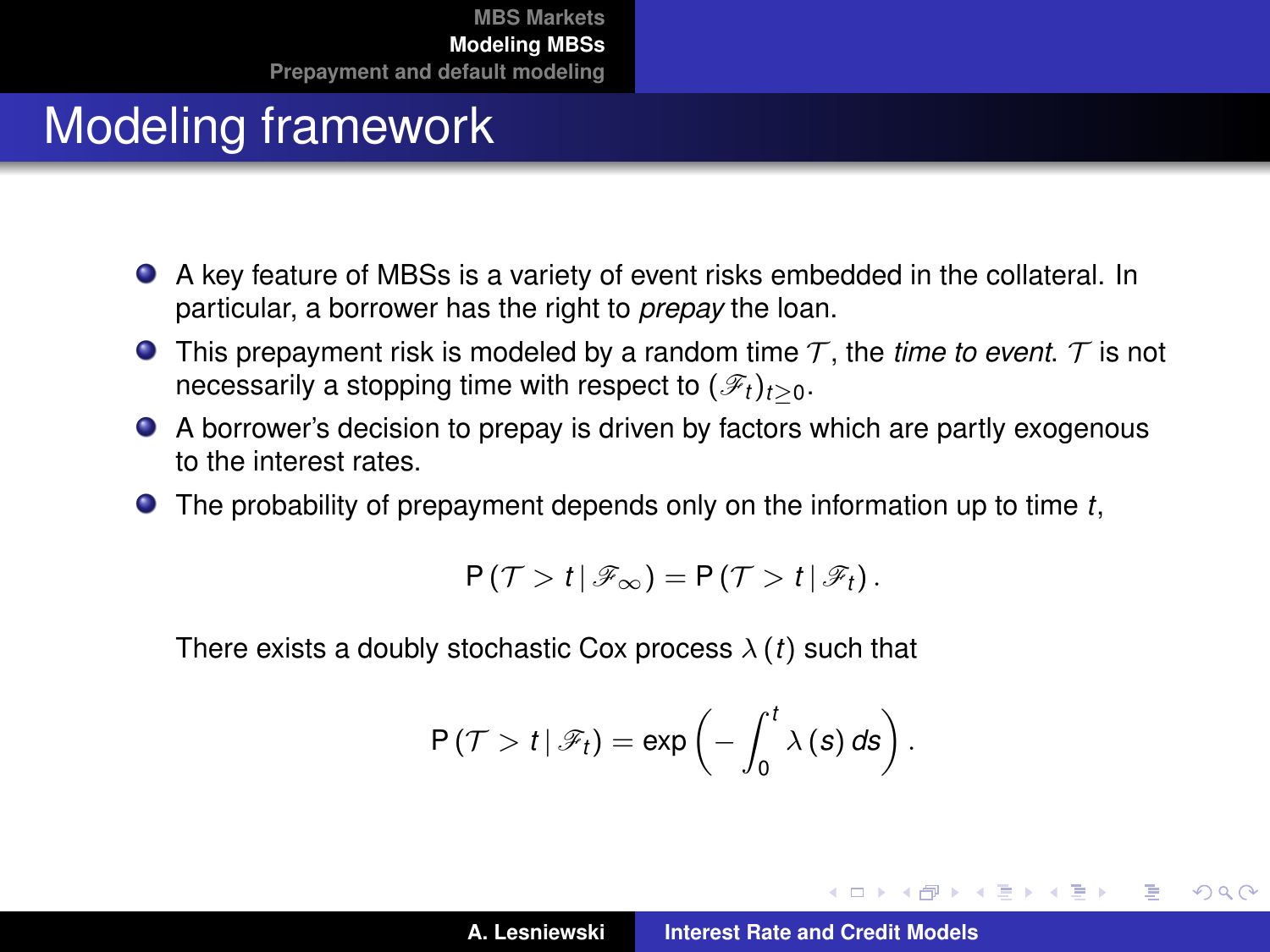- **The intensity process**  $\lambda(t)$  represents the conditional prepayment probability density. The quantity  $\mathcal{S}\left(0,t\right)=\exp\left(-\int_{0}^{t}\lambda\left(\boldsymbol{s}\right)d\boldsymbol{s}\right)$  is the prepayment survival probability. Note that *S* (0, *t*) itself is random.
- **O** Key among the factors affecting  $\lambda(t)$  is the mortgage rate curve  $\mathcal{M}(t)$ .
- Mortgage rate process is modeled as a diffusion defined on a suitable probability  $\bullet$ space  $(\Omega_1, (\mathscr{G}_t)_{t\geq 0}, \mathsf{P}_1)$ .
- **The prepayment intensity**  $\lambda(t)$  depends exogenously on the mortgage rate curve at time *t*:

$$
\lambda(t)=\lambda(t,\mathcal{M}(t)).
$$

**K ロ ト K 御 ト K 君 ト K 君 ト** …

B

 $QQQ$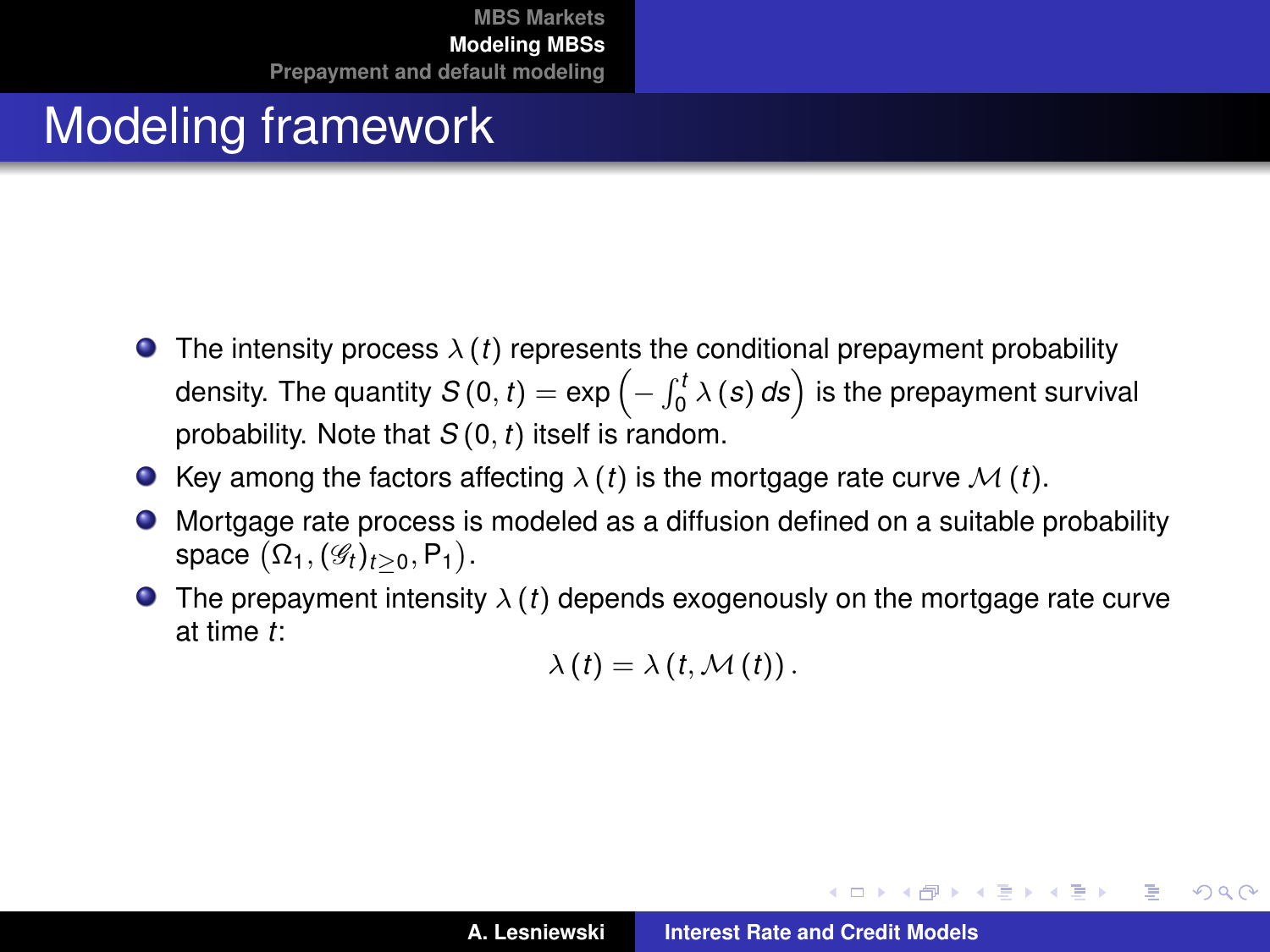- **•** Prepayment behavior shows the following characteristics:
	- (i) The intensity of prepayments  $\lambda$  increases, as the mortgage rate M goes down, and decreases, as it goes up.
	- (ii) If *C* is the coupon on the existing loan,  $\lambda$  approaches finite saturation levels  $\lambda_0$  and  $\lambda_1$ , as  $C - M \rightarrow \infty$  and  $C - M \rightarrow -\infty$ , respectively.
- This pattern of prepayments is fairly well captured by the logistic function (the "S-curve") model of the prepayment intensity:

$$
\lambda(t) = \lambda_0 + (\lambda_1 - \lambda_0) \frac{1}{1 + \gamma e^{\kappa(M(t) - C)}}.
$$

Here,  $0 < \lambda_0 < \lambda_1$ , and  $\gamma, \kappa > 0$ .

Later in this lecture we will discuss more sophisticated prepayment models.

イロメ イ部メ イヨメ イヨメー

<span id="page-16-0"></span>Þ

 $QQ$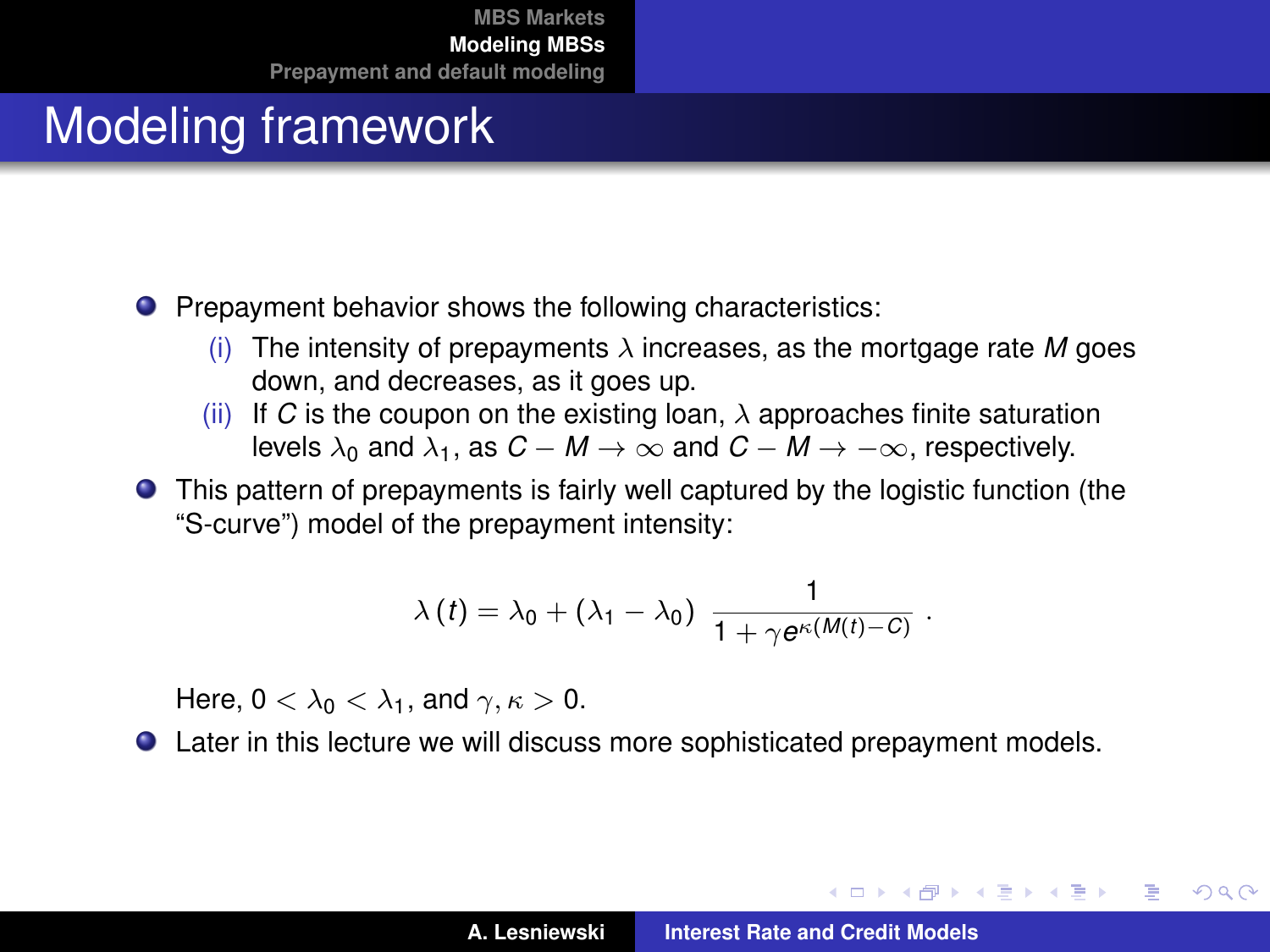## Valuation of a TBA

- The holder of a TBA is short an American call: the cash flows on a mortgage are uncertain because of the borrower's right to prepay.
- For calculation of the TBA's PV, the cash flows should be discounted by the survival probability *S*.
- $\bullet$  Let *T* denote the TBA's settlement date, and let  $T_1, \ldots, T_N$  denote the payment dates. The scheduled cash flow on the date  $\mathcal{T}_j$  is denoted by  $\mathcal{C}_j$ , and  $\mathcal{B}_j$  denotes the outstanding balance.
- $\bullet$  The price of a TBA is then given by<sup>2</sup>

<span id="page-17-0"></span>
$$
P(T) = \mathsf{E}\Big[\sum_{j} Z(T, T_{j})
$$
  
 
$$
\times \Big(S(T, T_{j-1}) C_j + (S(T, T_{j-1}) - S(T, T_j)) B_j\Big)\Big].
$$

Here E is the expected value under the risk neutral measure, and  $Z\left( T,T_{j}\right)$ denotes the discount factor.

<sup>2</sup> For simplicity, we assume here that the TBA is brand new. For seasoned poo[ls,](#page-18-0) [it i](#page-16-0)[s ne](#page-17-0)[c](#page-18-0)[es](#page-11-0)[sa](#page-12-0)[ry](#page-32-0) [t](#page-33-0)[o t](#page-11-0)[ak](#page-12-0)[e](#page-32-0) [in](#page-33-0)[to](#page-0-0) account the *factor*, which accounts for the already repaid fraction of the princi[pal.](#page-16-0)  $\Box \rightarrow \Box \Box \rightarrow \Box \Box \rightarrow \Box$ Ξ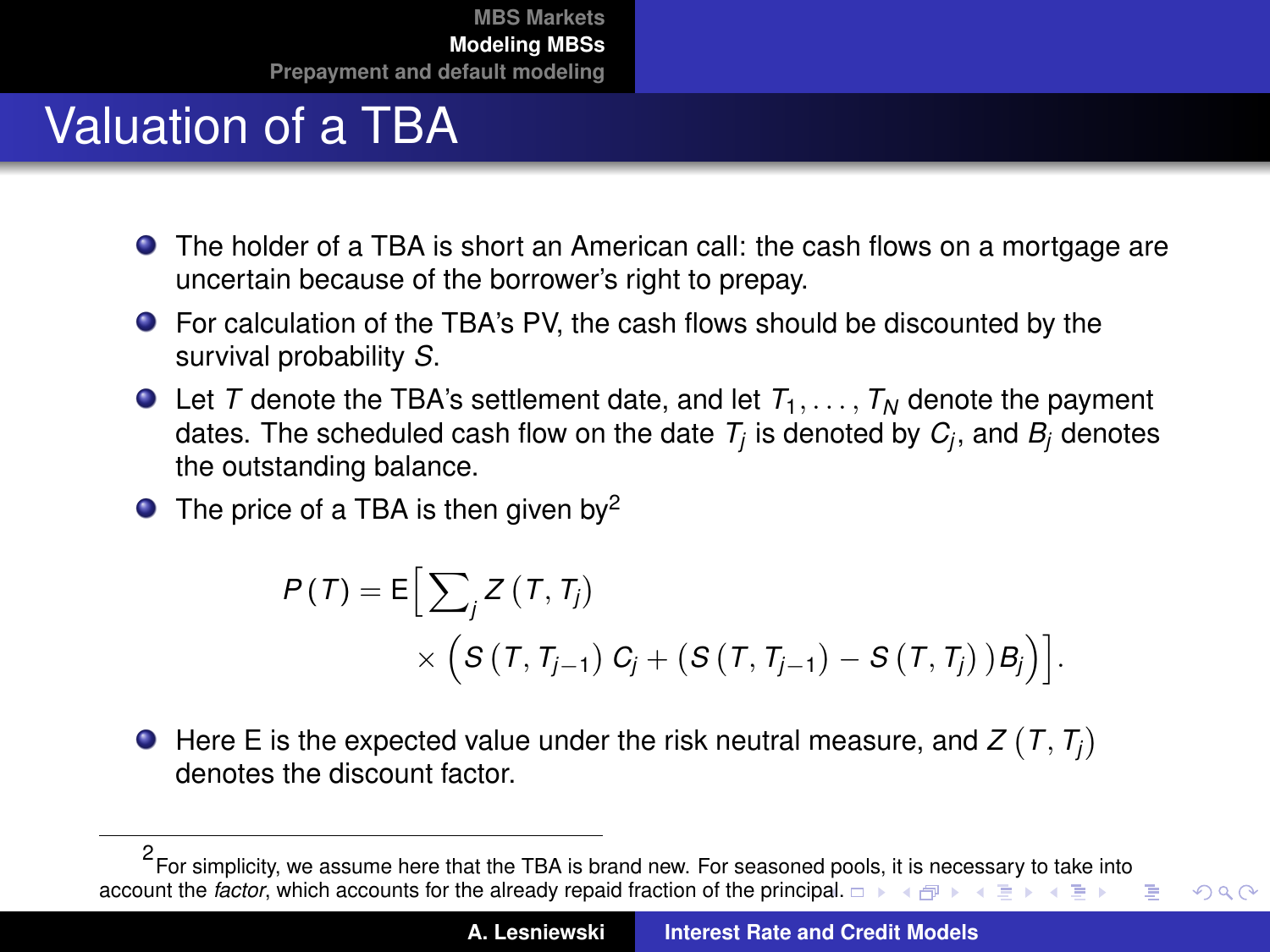### Valuation of a TBA

● Alternatively, we can write this as

$$
P(T) = \mathsf{E}\Big[\sum_j Z^{\pi}\left(T, T_j\right)\left(C_j + \overline{\lambda}\left(T_{j-1}, T_j\right) B_j\right)\Big].
$$

Here,  $Z^{\pi} \, \left( T, T_{j} \right) = Z \left( T, T_{j} \right) S \left( T, T_{j-1} \right)$  is the *prepaying discount factor*, and

$$
\overline{\lambda} (T_{j-1}, T_j) = \frac{S (T, T_{j-1}) - S (T, T_j)}{S (T, T_{j-1})}
$$

$$
\simeq \int_{T_{j-1}}^{T_j} \lambda (t) dt
$$

is the conditional probability of prepayment in month *j*, also known as the single month mortality (SMM).

<span id="page-18-0"></span>K ロ ▶ K 御 ▶ K 重 ▶ K 重 ▶ 三重 → 約 Q @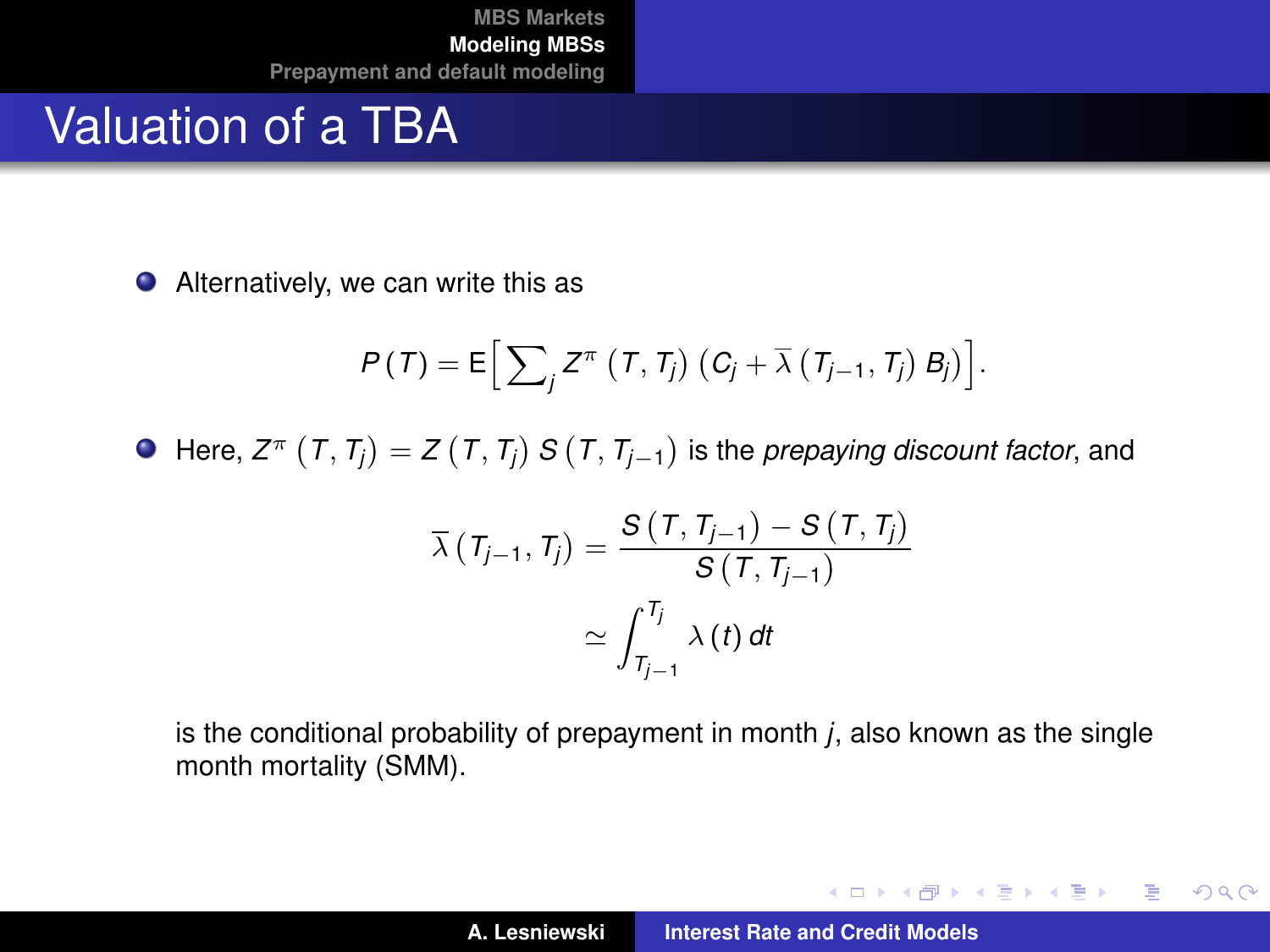## Valuation of a TBA

The scheduled cash flow on a TBA is  $C_j = \rho_j + i^\text{net}_j,$  where  $\rho_j$  is the scheduled principal repayment, and *i*<sup>net</sup> is the interest less the servicing and credit spread *F*,

$$
i_j^{\text{net}} = \frac{\widehat{C} - F}{12} B_{j-1}.
$$

 $\bullet$  The rate  $C = \hat{C} - F$  is the *net coupon*. We can thus recast the valuation formula as:

$$
P(T) = \text{PO}(T) + \text{IO}(T).
$$

イロトメ 御 トメ 君 トメ 君 トー

 $2Q$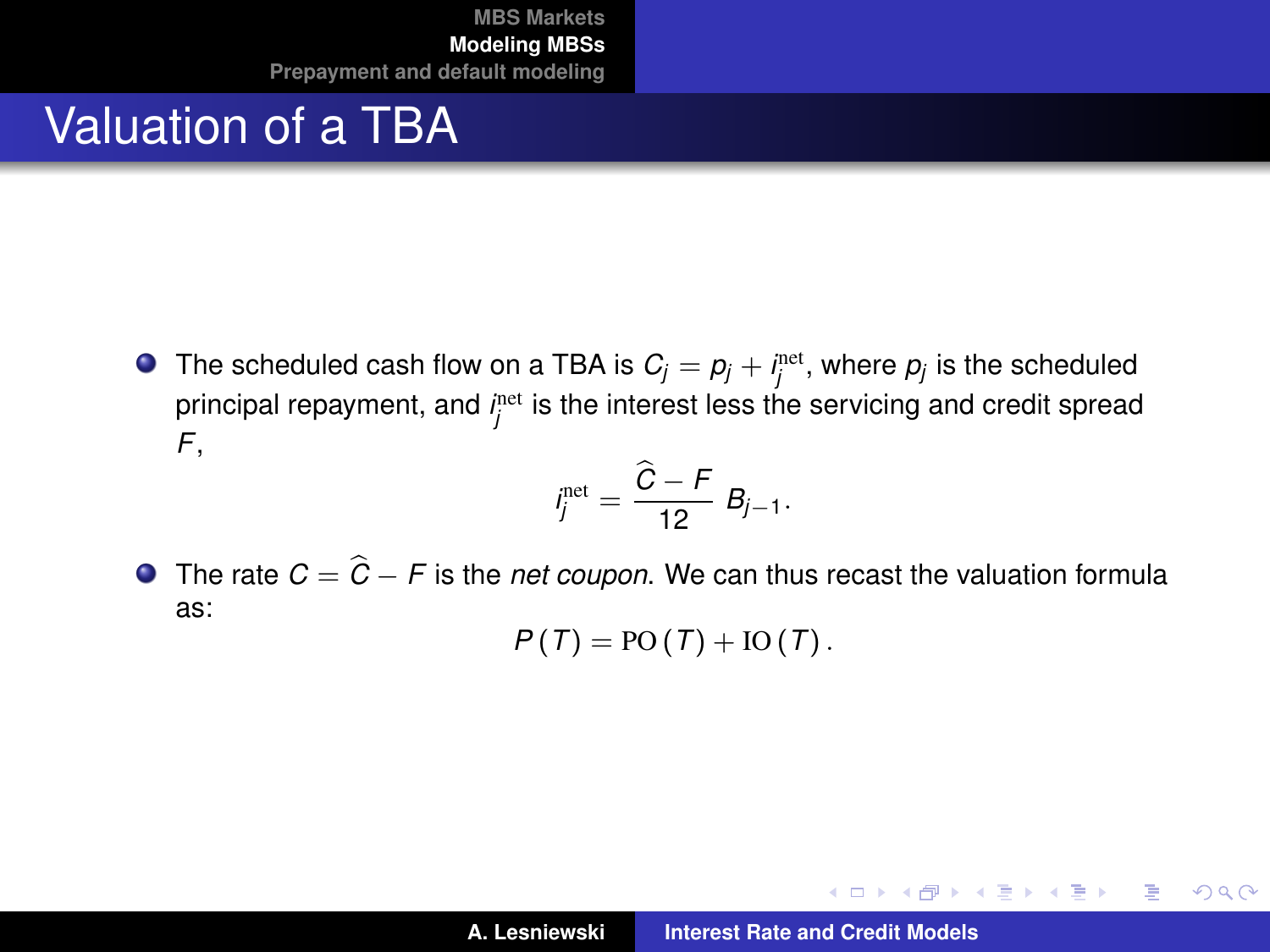#### Valuation of a TBA

● The first term on the RHS is the principal only (PO),

$$
PO(T) = E\Big[\sum_{j} Z^{\pi}\left(T, T_{j}\right) \left(p_{j} + \overline{\lambda}\left(T_{j-1}, T_{j}\right) B_{j}\right)\Big].
$$

Note that the cash flows consist of the scheduled and prepaid principal repayments.

● The second term is the interest only (IO),

$$
IO(T) = E\Big[\sum_{j} Z^{\pi} (T_0, T_j) t_j^{\text{net}}\Big]
$$
  
= 
$$
\frac{C}{12} E\Big[\sum_{j} Z^{\pi} (T, T_j) B_{j-1}\Big].
$$

イロメ イ部メ イヨメ イヨメー

 $298$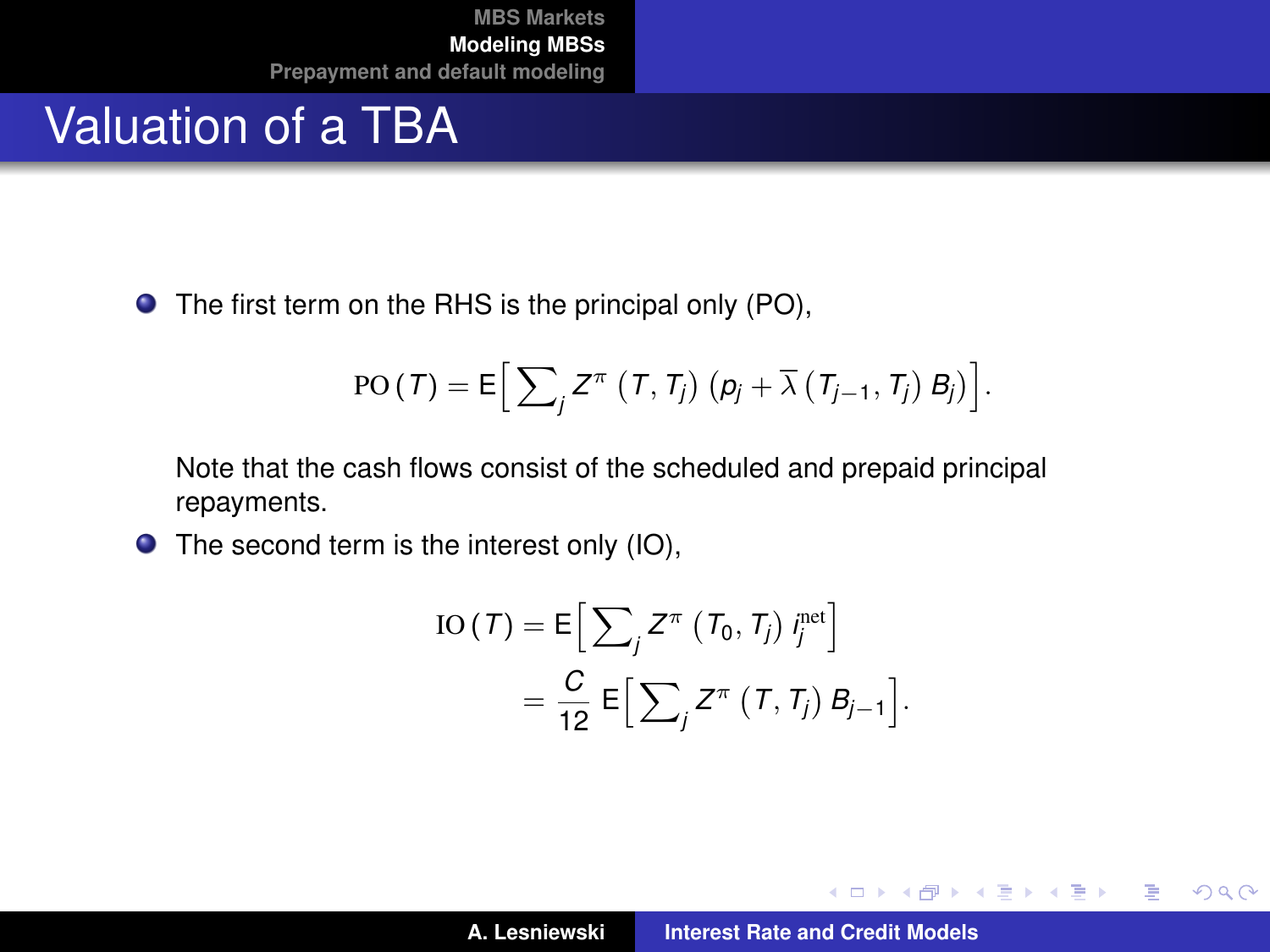# CMM valuation

- In order to define the forward CMM rate we will make the following completeness assumption about the TBA market: For each coupon *C* > 0 and each settlement date  $T > 0$ , there exists a traded TBA of that coupon and maturity.
- Since this assumption is in practice violated, TBAs for arbitrary settlements and coupons have to be created synthetically:
	- (i) For settlements not exceeding the longest traded PSA date, interpolate the coupons and settlement dates.
	- (ii) For settlement dates past the longest traded PSA date, we model the TBA prices based on the currently calibrated term structure and prepayment models.

イロメ イ部メ イ君メ イ君メー

 $QQ$ 

Þ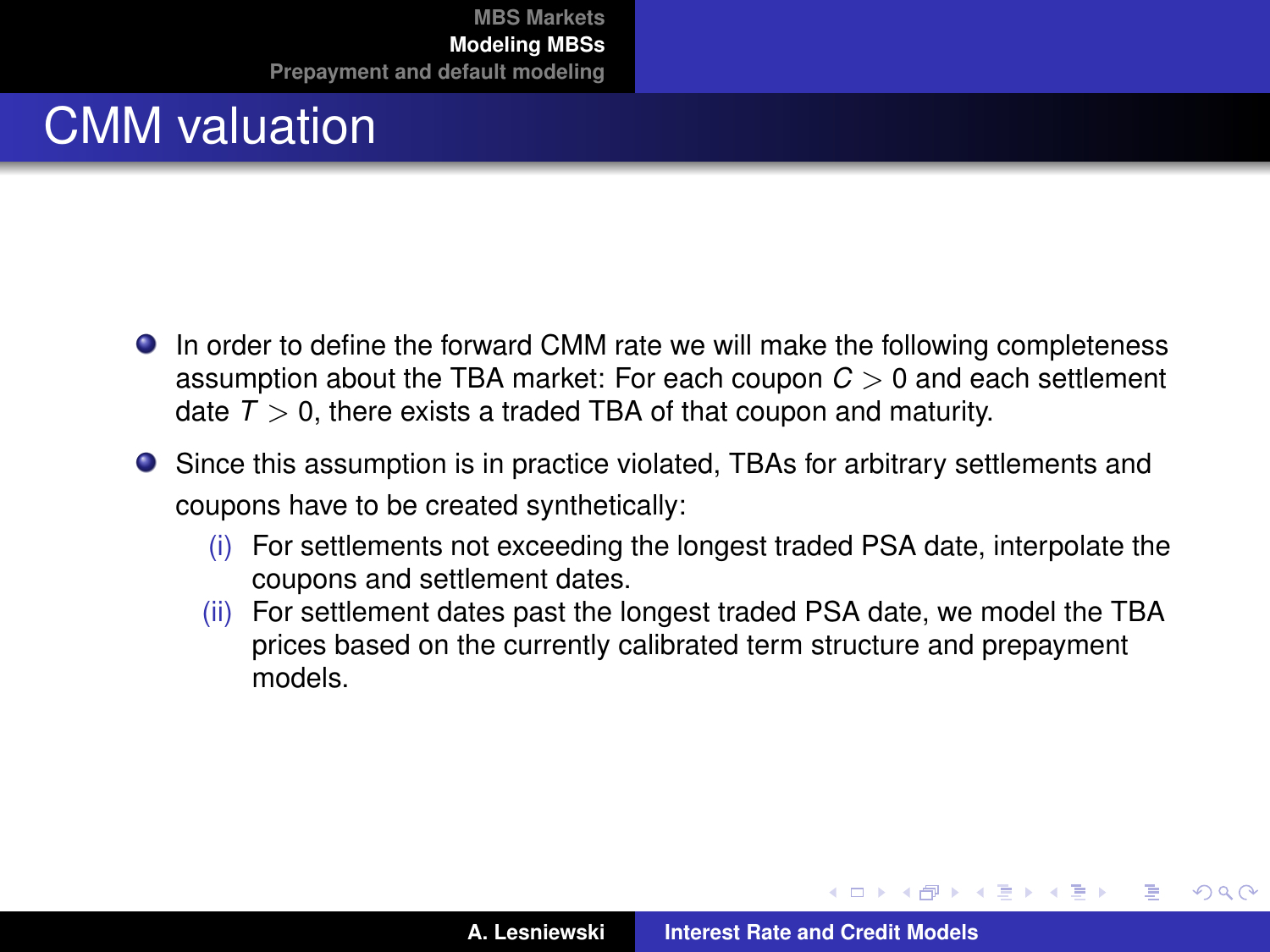#### CMM valuation

**•** From the TBA valuation formula,

$$
C = \frac{P_C(T) - \text{PO}_C(t)}{L^{IO}(T)},
$$

where

$$
L_C^{IO} (T) = \frac{1}{12} \sum_j Z^{\pi} (T, T_j) B_{j-1}
$$

is the IO annuity associated with the specified TBA.

Let *Y* (*T*) denote the coupon on the par TBA. Then

$$
Y\left( \mathcal{T}\right) =\frac{1-\text{PO}\left( \mathcal{T}\right) }{L^{\text{IO}}\left( \mathcal{T}\right) }\text{ ,}
$$

where  $L^{\text{IO}}\left( T \right) = L^{\text{IO}}_{Y\left( T \right)}\left( T \right)$  is the IO annuity associated with the par TBA.

K ロ ⊁ K 伊 ⊁ K 君 ⊁ K 君 ⊁ …

唐山  $2990$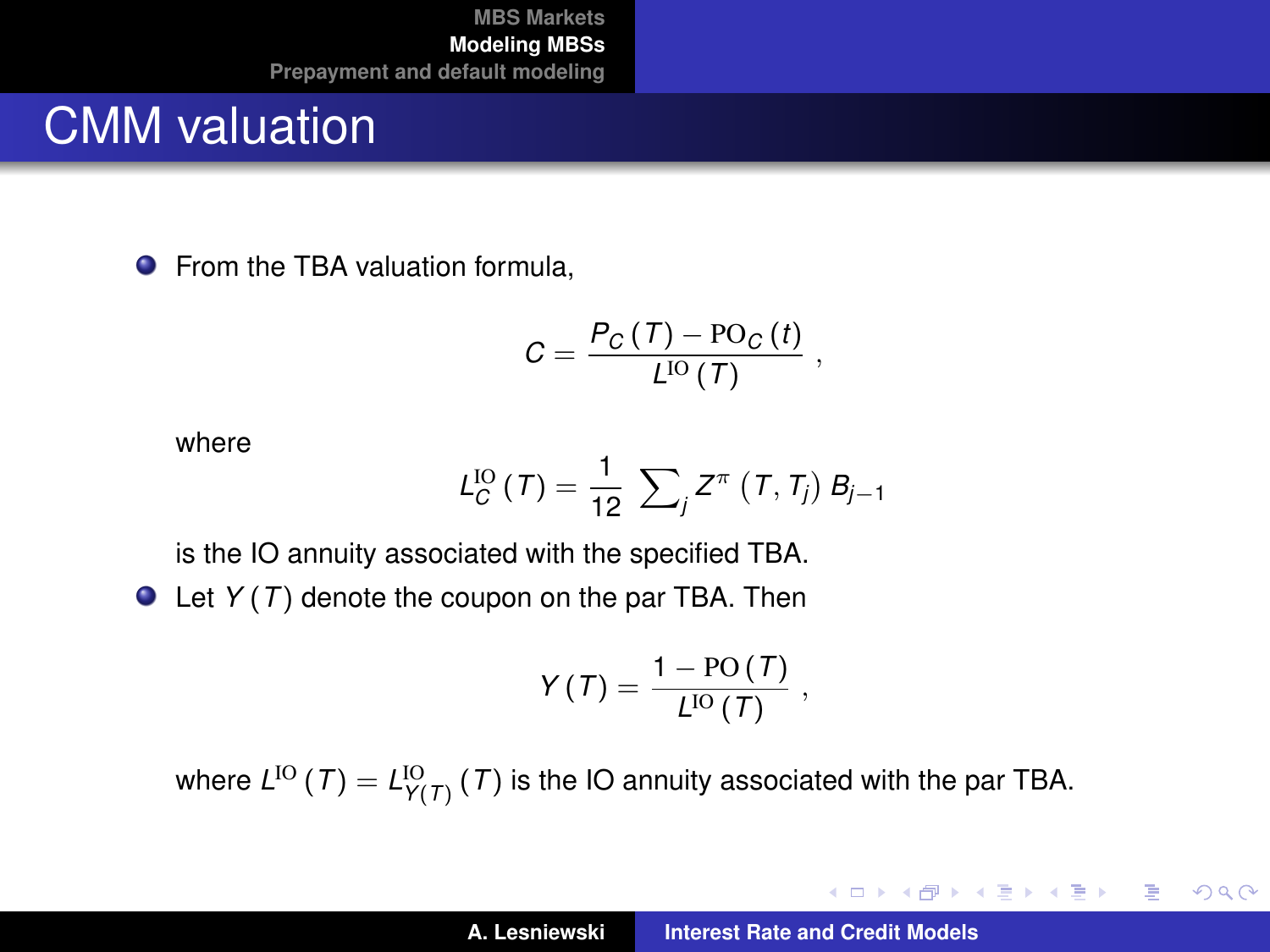## CMM valuation

- As a consequence, *Y* (*T*) is a tradable asset, if the IO annuity is used as a numeraire, and its dynamics is given by a martingale.
- **The corresponding martingale measure Q<sup>IO</sup> is called the** *IO measure***.**
- No market for CMM swaptions currently exists.
- Should such a market ever come to existence, the IO measure introduced above would be the natural martingale measure for CMM swaption valuation, very much like the swap measure is the natural martingale measure for interest rate swaption valuation.
- For example, the price of a CMM receiver swaption struck at *K* would be

$$
\text{RecSwpt}_{\mathcal{T}} = L^{IO}(\mathcal{T}) E^{Q^{IO}}[\max(S(\mathcal{T}) - K, 0)].
$$

 $\left\{ \begin{array}{ccc} 1 & 0 & 0 \\ 0 & 1 & 0 \end{array} \right.$ 

 $299$ 

Þ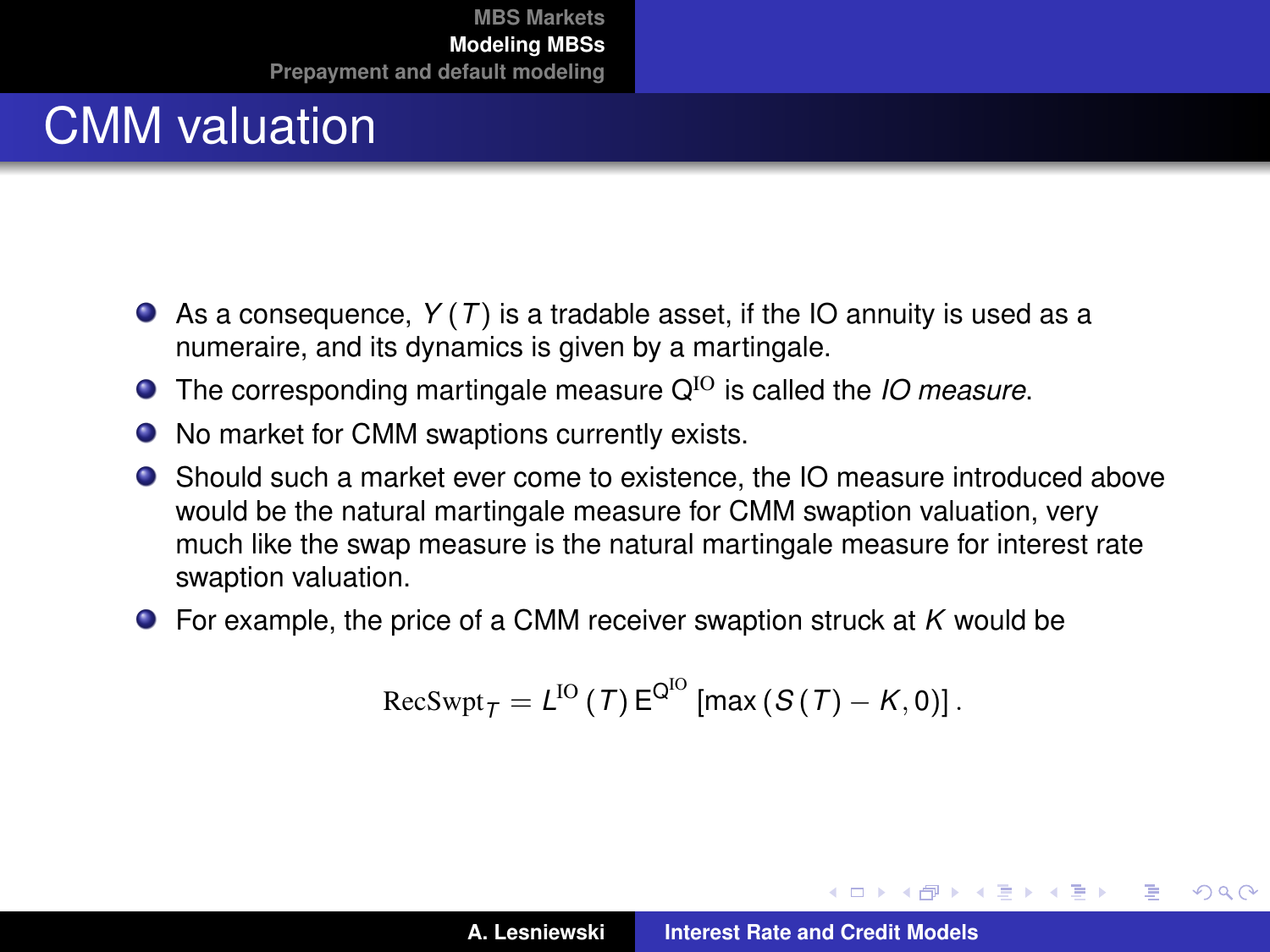# CMM valuation

The CMM rate is the contract rate *K* in the definition of a CMM FRA. This leads to the following definition:

$$
M(T | T_{\text{pay}}) = E^{Q_{T_{\text{pay}}}} [Y (T_{\text{fix}} + \vartheta)],
$$

where  $\vartheta$  is the 30 day settlement delay on the underlying TBA.

- We will be assuming that the payment on the FRA is made on the start date *T*, and, for simplicity, we will neglect the small convexity correction coming from the fact that the rate fixes on  $T_{\text{fix}}$  rather than on  $T$ .
- We thus define the forward CMM rate for the date *T* as

$$
M(T) = \mathsf{E}^{\mathsf{Q}_T} \left[ Y(T+\vartheta) \right].
$$

K ロ ▶ K 御 ▶ K 唐 ▶ K 唐 ▶

Þ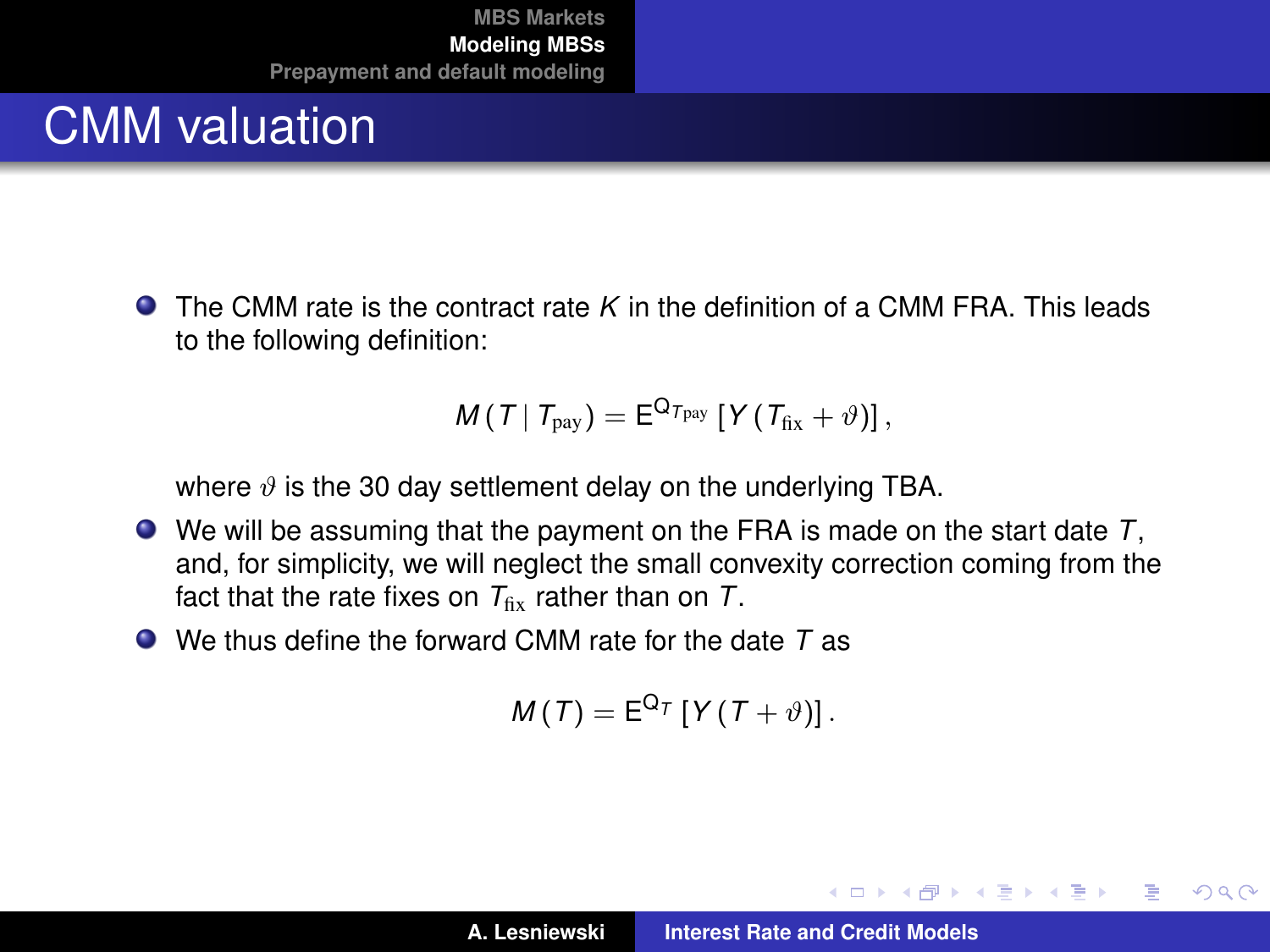## Empirical Model of a TBA

- We now describe a simple empirical model of a TBA [\[5\]](#page-50-1).  $\bullet$
- $\bullet$ To motivate, consider a mortgage which pays a continuous stream of cash.
- $\bullet$  By  $\widehat{C}$  we denote the annual coupon on the mortgage, and assume that its term is *Tm* years.
	- (i) The (constant) payment  $dm(t)$  in  $[t, t+dt]$  is

$$
dm(t)=\frac{\widehat{C}\,dt}{1-e^{-\widehat{C}T_m}}\;.
$$

(ii) The outstanding balance at time *t* is

$$
B(t)=\frac{1-e^{-\widehat{C}(T_m-t)}}{1-e^{-\widehat{C}T_m}}.
$$

(iii) The interest portion  $di(t)$  of the payment  $dm(t)$  is

$$
di(t)=\widehat{C}B(t) dt.
$$

イロメ イ団メ イヨメ イヨメー

重  $2Q$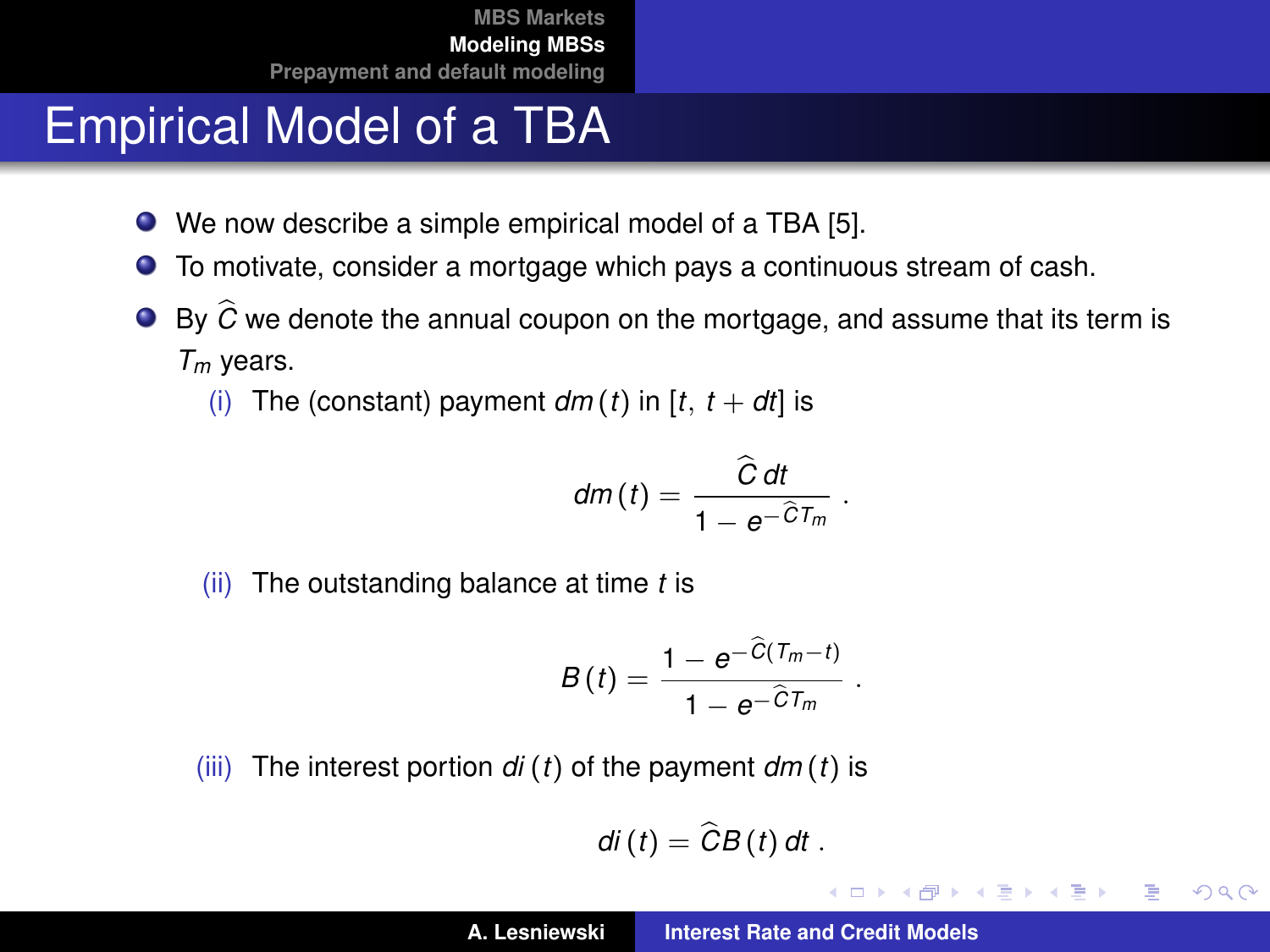## Empirical Model of a TBA

- Consider now a TBA collateralized by a pool of such mortgages, and assume that :
	- (i) All cash flows are discounted on a constant interest rate *r*.
	- (ii) The prepayment intensity is time independent,  $\lambda = \lambda(r, \hat{C})$ .
- The price of the TBA is given by the integral

$$
P_C(T) = \int_T^{T_m} e^{-(r+\lambda)t} \left[ dm(t) + (\lambda - F) B(t) dt \right],
$$

where *F* denotes the servicing and credit spread.

**O** This integral is closed (albeit lengthy) form. Assuming that  $T = 0$ , and  $T_m \to \infty$ ,

$$
P=\frac{C+\lambda}{r+\lambda}.
$$

イロメ イ部メ イ君メ イ君メー

Þ  $2Q$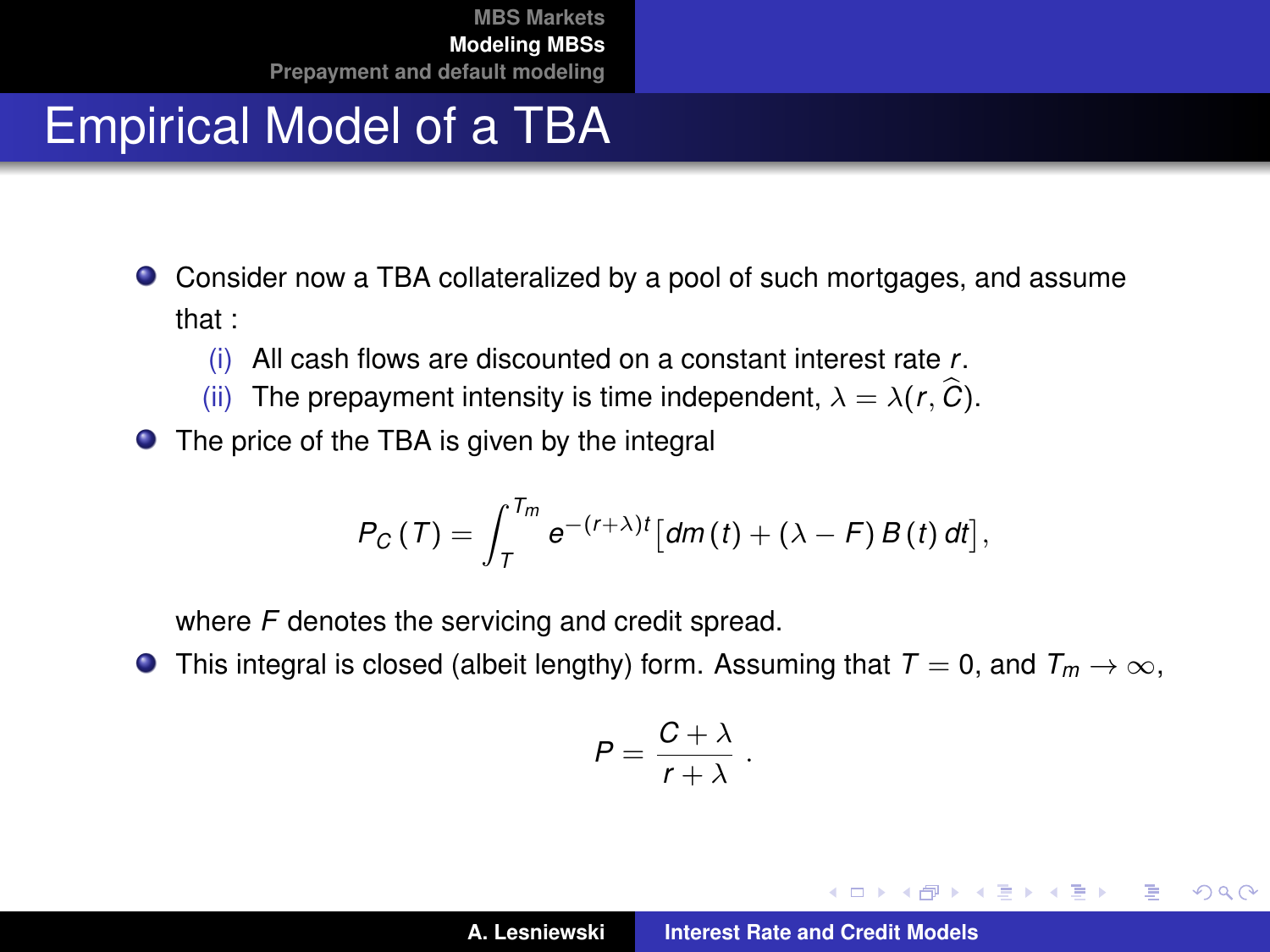#### Empirical Model of a TBA

 $\bullet$  Note that  $P_C = 1$ , if and only if  $r = \hat{C} - F \equiv C$ . We expand  $P = P(r)$  around  $r = C$ ,

$$
P(r) \simeq 1 - D(r - C),
$$

where

$$
D=-\frac{d}{dr}\log P(r)\big|_{r=C}
$$

is the *duration*.

**O** This yields:

$$
D\simeq \frac{1}{r+\lambda}.
$$

Explicitly, we can write the duration in the form:

$$
D = D_0 + (D_1 - D_0) \frac{1}{1 + \Gamma e^{-\kappa(r - C)}}.
$$

イロメ イ部メ イヨメ イヨメー

重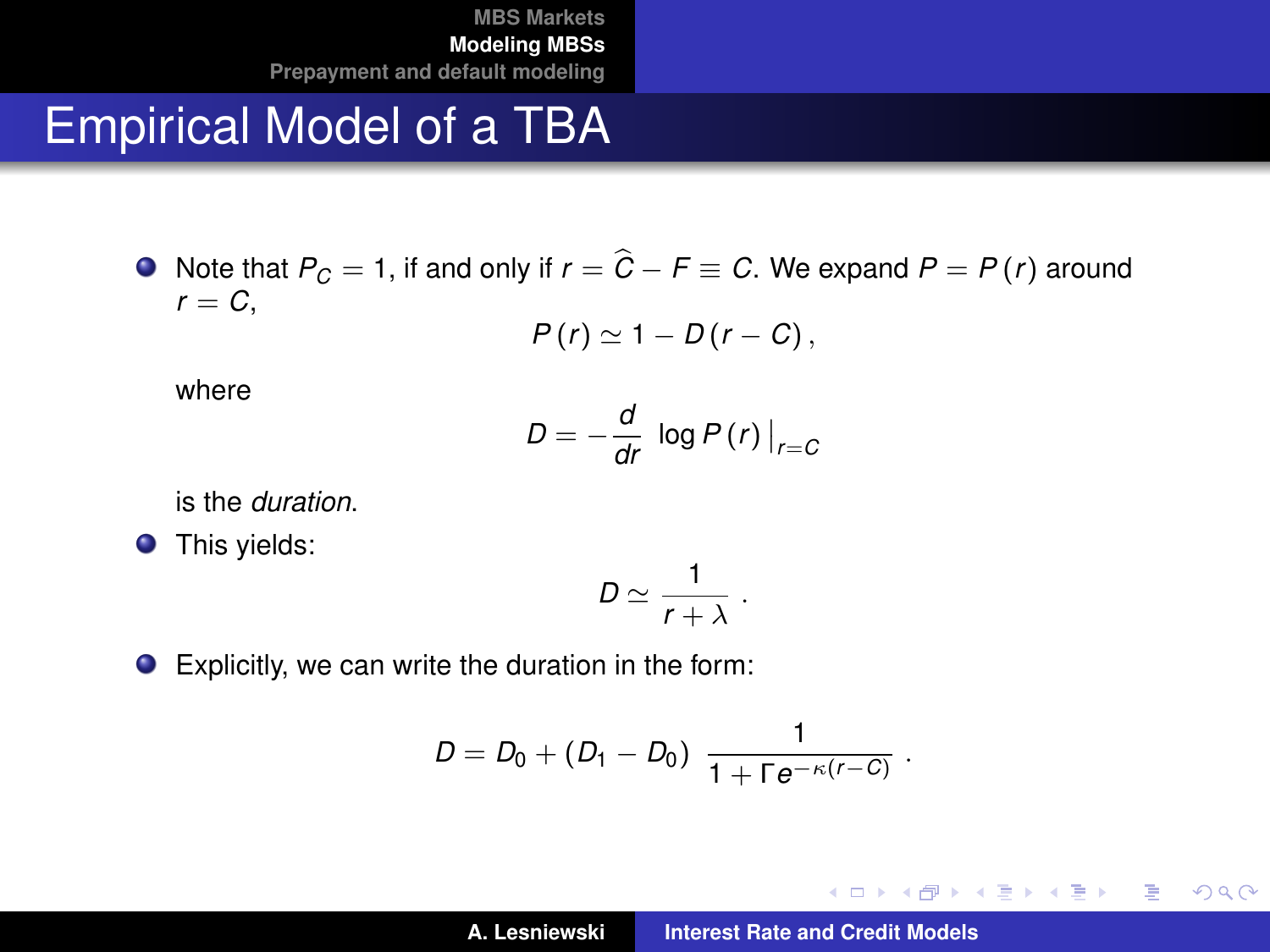#### Empirical Model of a TBA

**•** The graph below shows the duration function in the empirical model.



<span id="page-28-0"></span>Figure: [1.](#page-28-0) The model duration function

イロメ イ部メ イ君メ イ君メー

 $299$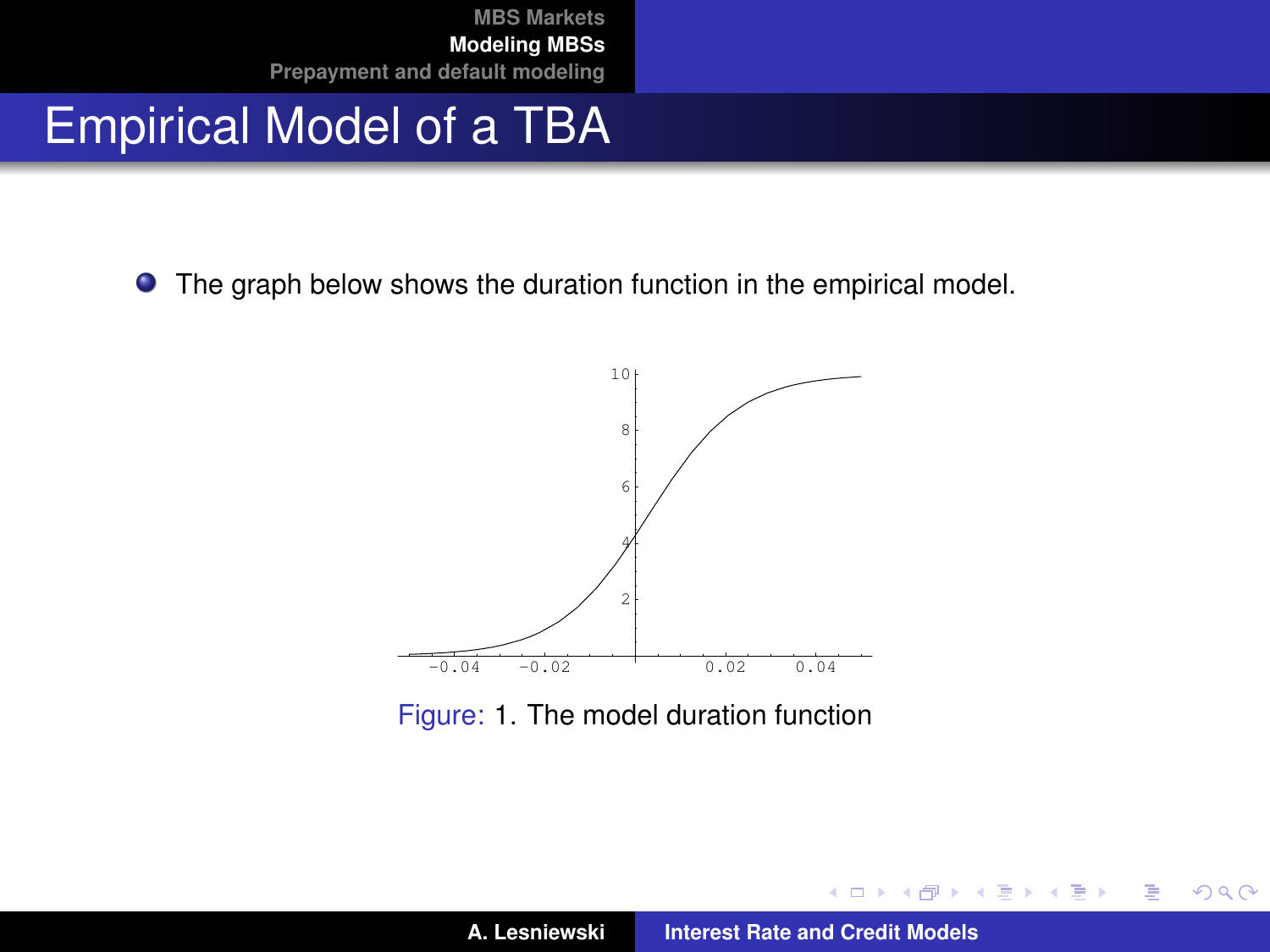## Empirical Model of a TBA

- This leads us to the following model of a TBA.
- $\bullet$  Let  $M = M(T)$  denote the CMM rate on the TBA settlement date T. The duration of a TBA is assumed to be a function of

$$
X(T)=M(T)-C.
$$

We parameterize the duration of a TBA by means of a logistic function of *X*:

$$
D(X) = L + (U - L) \frac{1}{1 + e^{-\kappa(X - \Delta)}}.
$$

 $\bullet$ Integrating **D** (*X*) and exponentiating the result yields the following shape of the TBA model price function:

$$
\mathbf{P}(X) = \mu \exp\left(-\frac{(L+U)X}{2}\right) \left\{\frac{\cosh\frac{\kappa\Delta}{2}}{\cosh\frac{\kappa(X-\Delta)}{2}}\right\}^{\frac{U-L}{\kappa}}
$$

.

重  $2Q$ 

イロメ イ部メ イヨメ イヨメー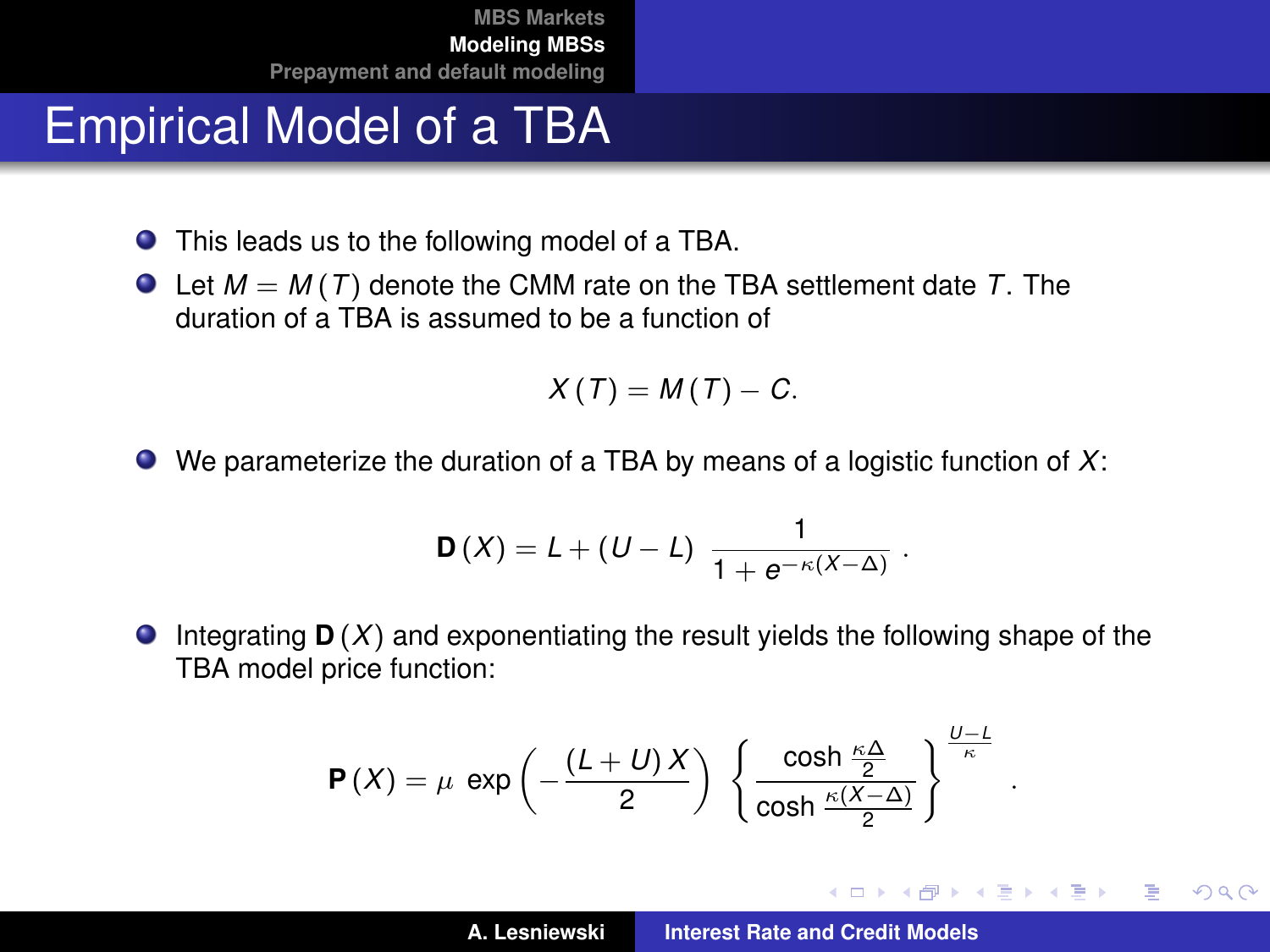## Empirical Model of a TBA

**•** The graph below shows the price function in the empirical model.



<span id="page-30-0"></span>Figure: [2.](#page-30-0) The model price function

イロメ イ部メ イ君メ イ君メー

重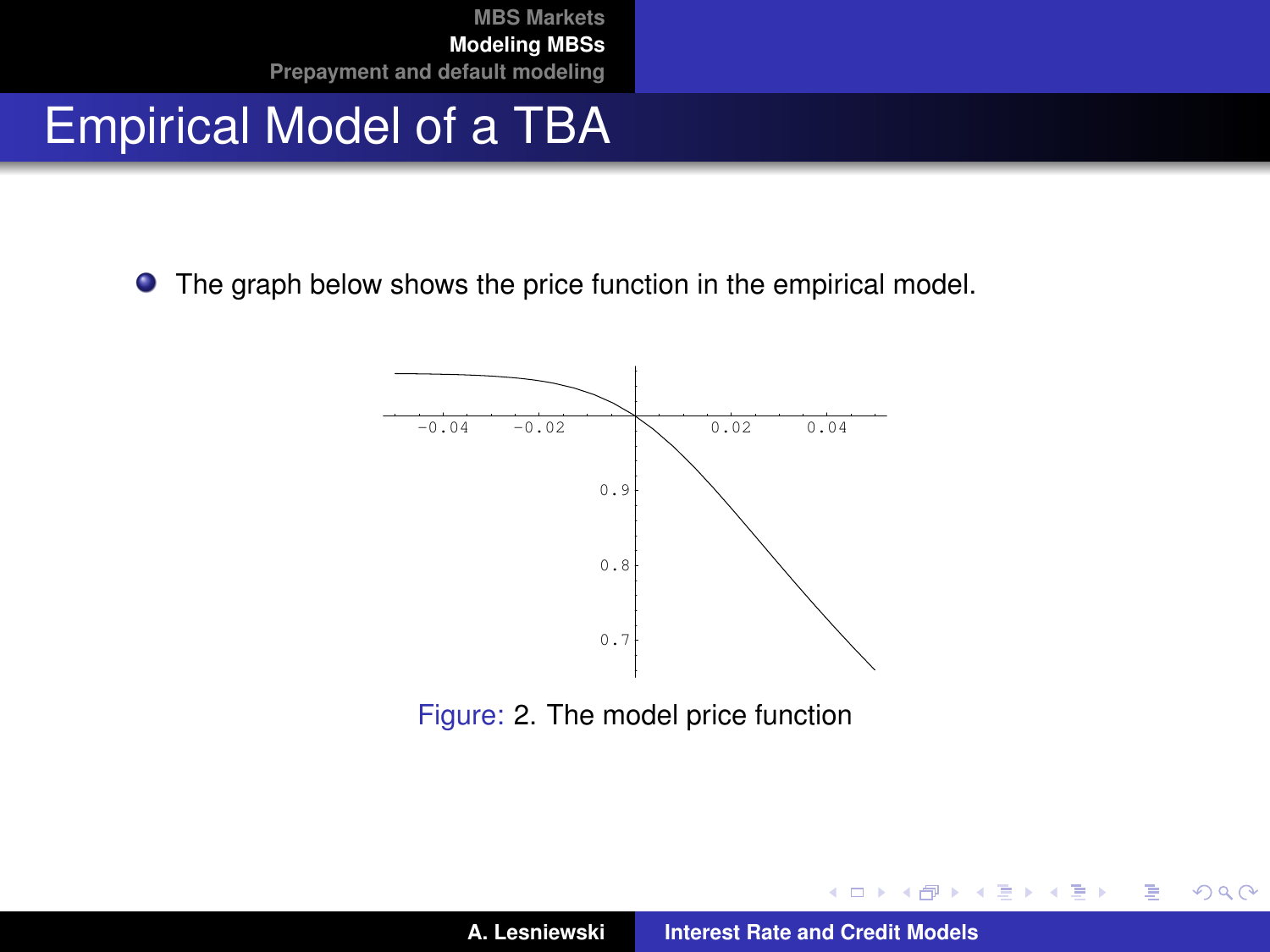## Empirical Model of a TBA

● The convexity of a TBA is given by the following function:

$$
\mathbf{K}(X) = \mathbf{D}(X)^2 - \frac{\kappa (U - L)}{4} \frac{1}{\cosh^2 \frac{\kappa (X - \Delta)}{2}}.
$$

● The price of a TBA in the empirical model is given by

$$
P_C(T) = P(M(T) - C).
$$

The model parameters L, U,  $\kappa$  and  $\Delta$  and  $\mu = P(0)$  are determined to fit to the market.

- Note that the key assumption behind this model is that the price of a TBA depends on the forward mortgage rate for the same settlement as that of the TBA (rather than on the entire CMM curve).
- This is somewhat unsatisfying, as one might believe that prepayment behavior depends on the entire rates outlook (i.e. forward rates) rate than the spot rate only.

イロメ イ部メ イ君メ イ君メー

 $QQ$ 

Þ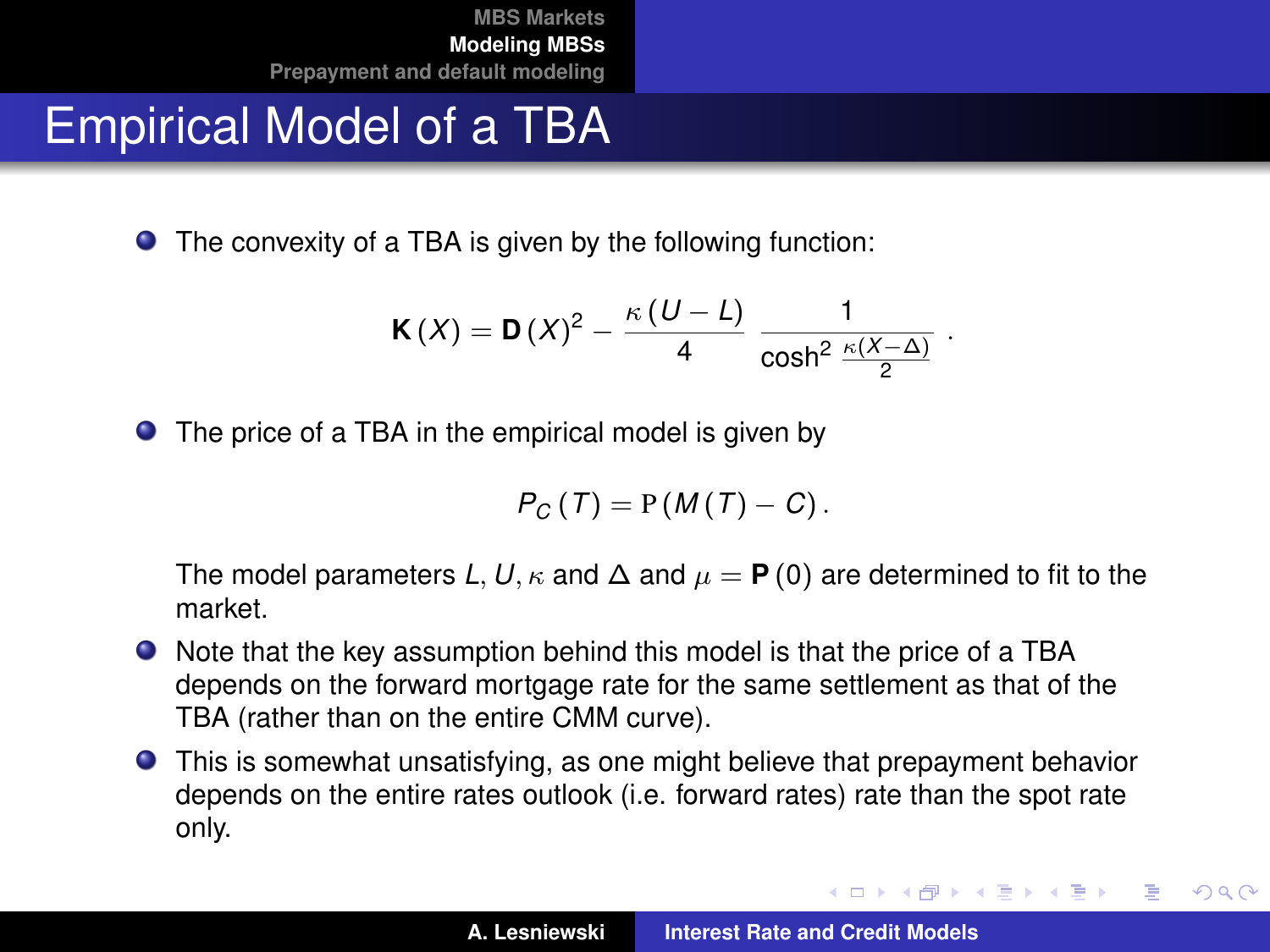### Empirical Model of a TBA

**•** The graph below shows the price function in the empirical model.



<span id="page-32-1"></span>Figure: [3.](#page-32-1) The model convexity function

イロメ イ部メ イヨメ イヨメー

<span id="page-32-0"></span>重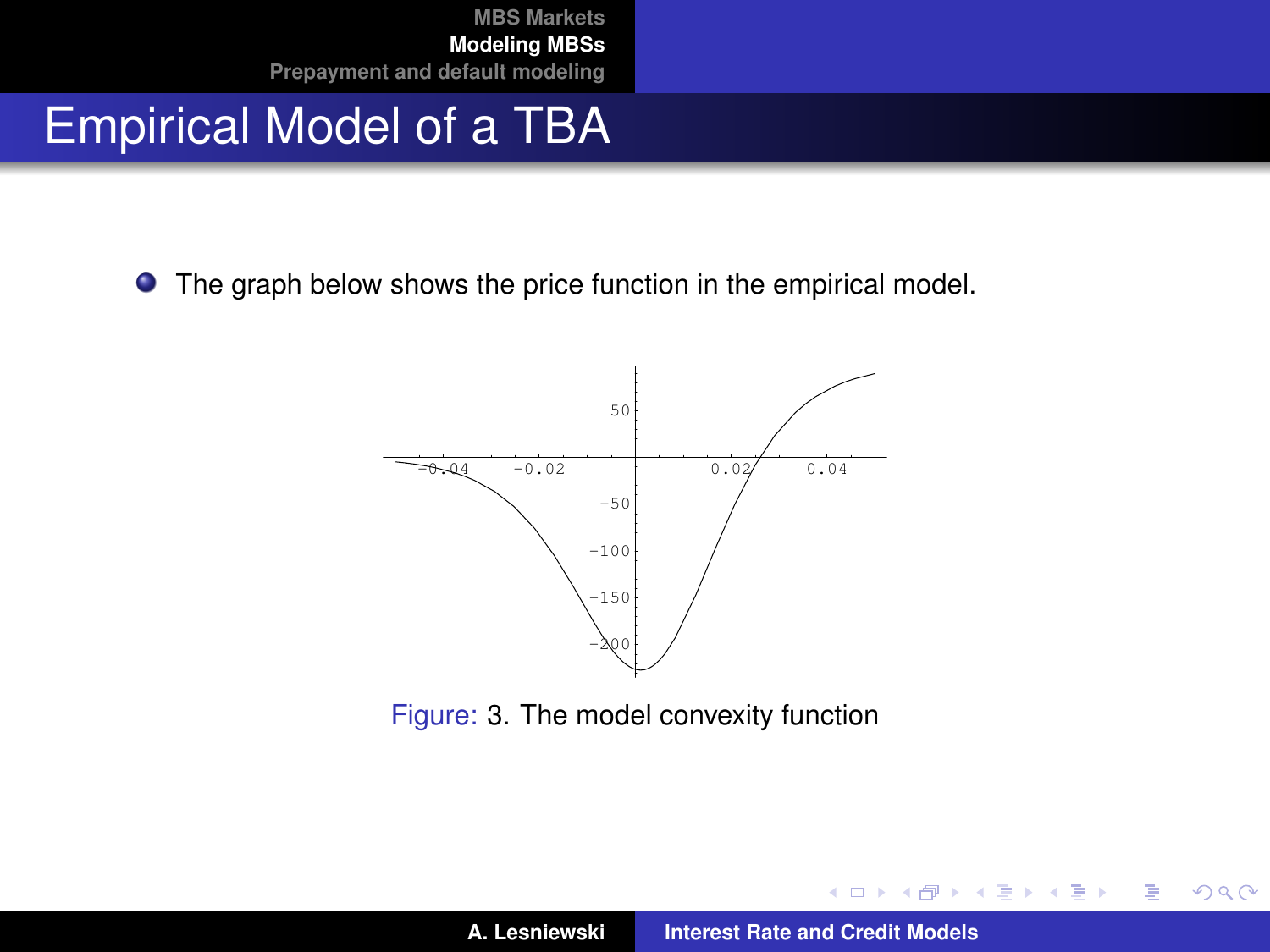## Event risk embedded in MBSs

- There is no useful concept of an "implied prepayments" measure in the MBS markets, and modeling prepayments relies on the analysis of historical data and projecting these data forward.
- The mathematical framework used in prepayment modeling is *survival analysis*.
- The main challenge in modeling event risk affecting an MBS is to capture the heterogeneity of the collateral loans. The heterogeneity may be:
	- (i) Observable and possible to capture in terms of a small number of factors. This is conveniently modeled by the Cox model.
	- (ii) Unobservable and difficult to capture in terms of measurable factors. We model it by implying a distribution of unobservable factors. The relevant model is the *frailty / threshold* model.

イロメ イ部メ イヨメ イヨメー

 $299$ 

<span id="page-33-0"></span>Þ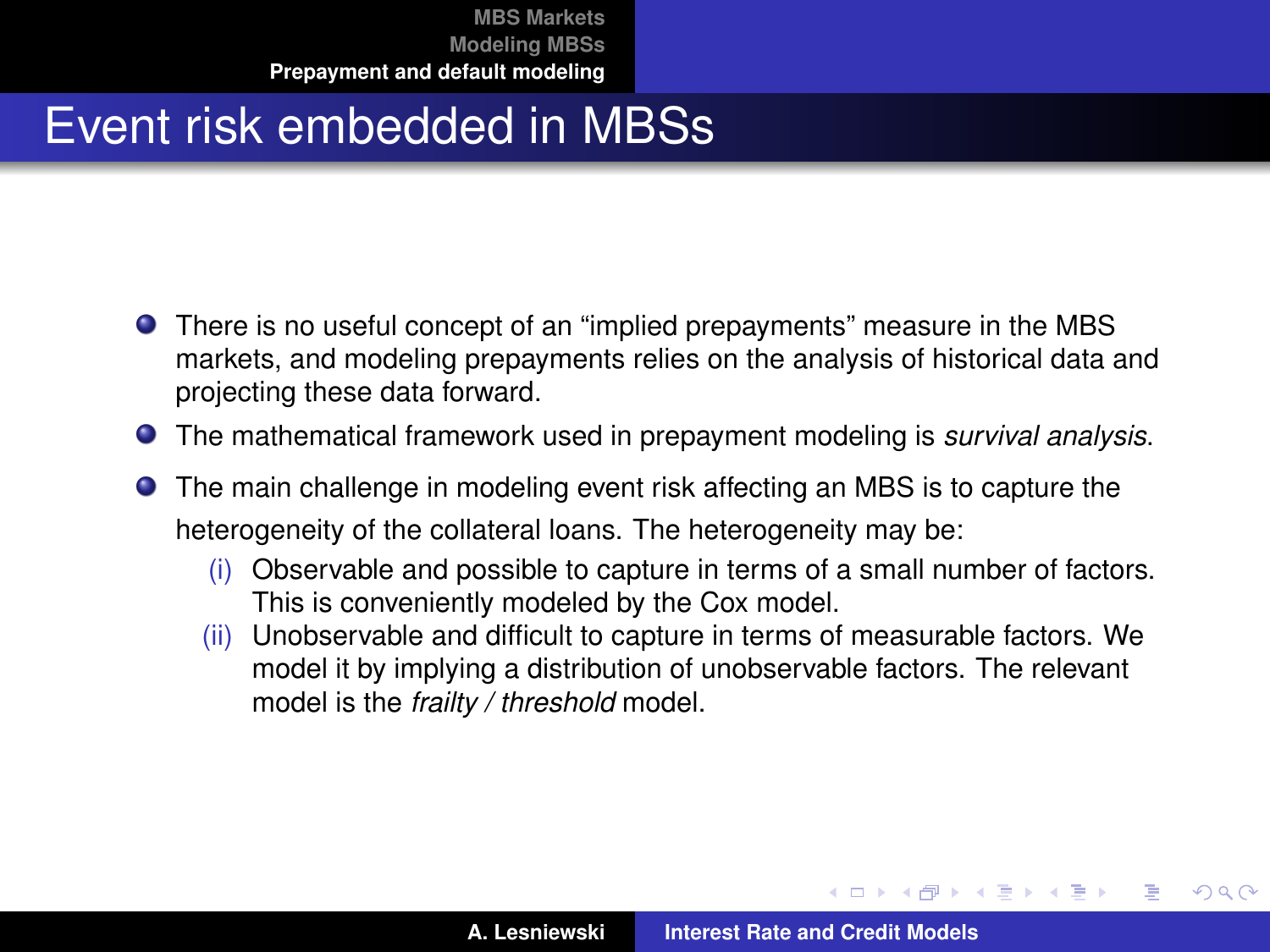## Modeling observed heterogeneity

Observed heterogeneity is described by means of the Cox (or "proportional hazards") model:

$$
\lambda(t|V) = \lambda_0(t) \exp\left(\sum_j \beta_j V_j(t)\right).
$$

**O** Here,

- (i)  $\lambda_0$  (*t*) is the baseline hazard.
- (ii)  $V_1, \ldots, V_m$  are the *factors* affecting the event. They may be deterministic (constant or time dependent) or stochastic.
- (iii)  $\beta_1, \ldots, \beta_m$  are the *factor loadings*.

イロメ イ部メ イヨメ イヨメー

 $299$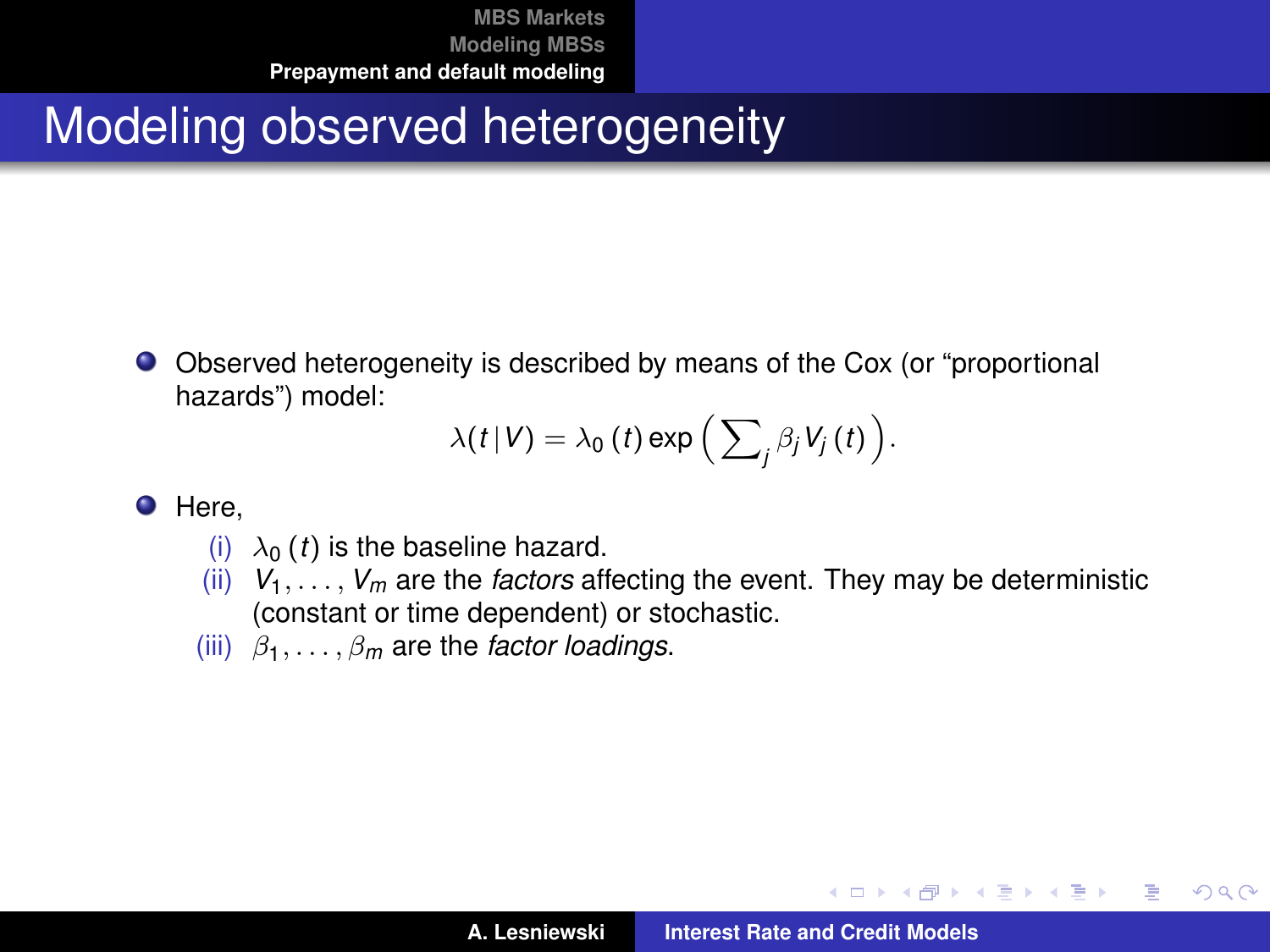## Modeling unobserved heterogeneity

- **•** The unobserved heterogeneity is described by the probability distribution  $F(x)$ on a set *X*. The elements of *X* are the unobserved factors affecting the probability of an event to occur.
- **Each borrower has intensity**  $\lambda$  (*t*, *x*). Their survival probability is

$$
S(t,x)=\exp\Big(-\int_0^t\lambda(s,x)ds\Big).
$$

● The population survival probability is

$$
S(t) = \exp\left(-\int_0^t \lambda(s) \, ds\right)
$$

$$
= \int_X S(t, x) dF(x).
$$

K ロ ▶ K 御 ▶ K 唐 ▶ K 唐 ▶ .

Þ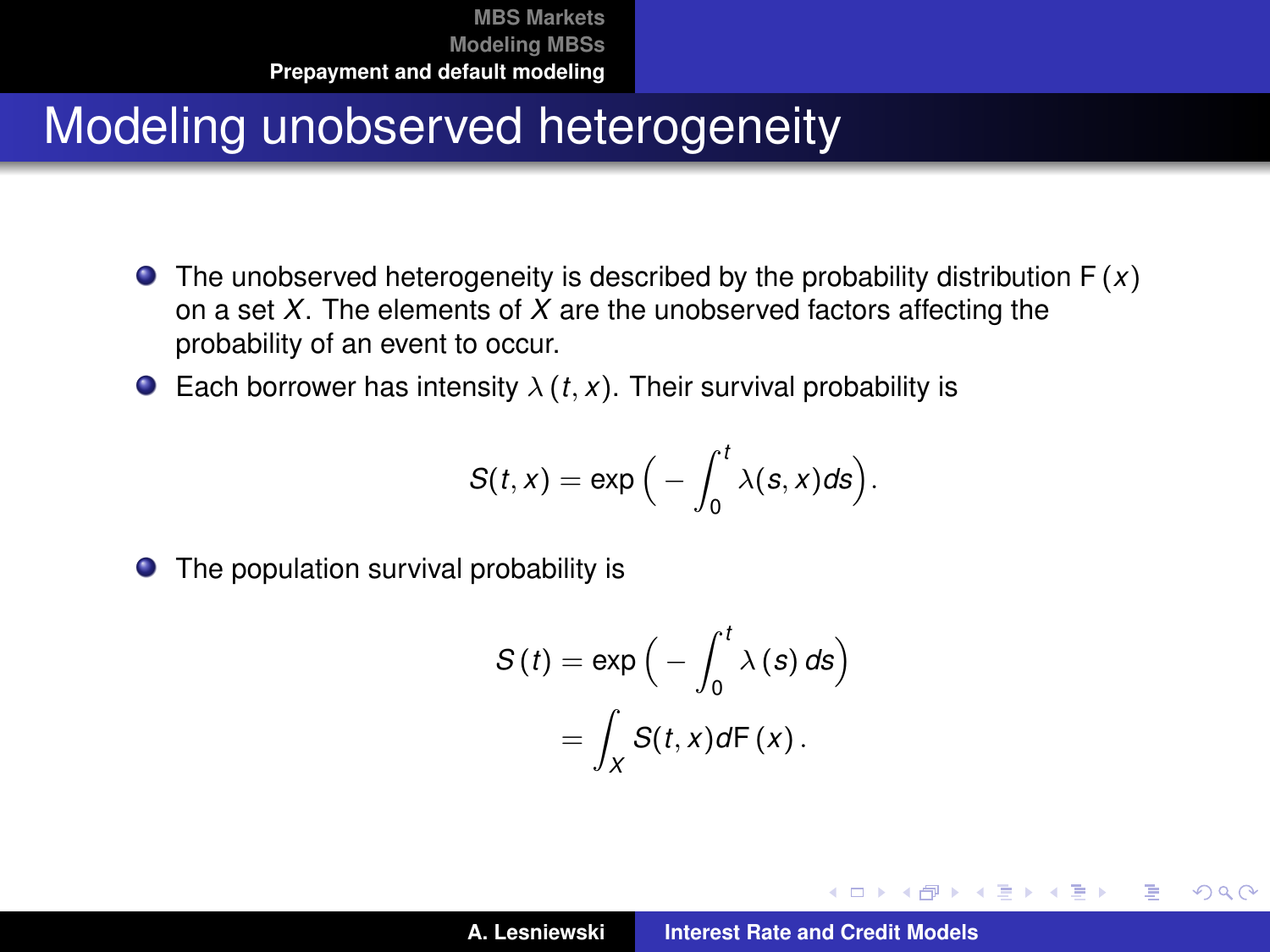## Modeling unobserved heterogeneity

- In the frailty / threshold model, the heterogeneity space *X* is two-dimensional,  $\bullet$ 
	- $x = (f, c)$ . Here,
		- $(i)$   $f =$  *frailty*,  $c =$  *threshold.*
		- (ii) Borrower's intensity process

$$
\lambda(t,x)=f1_{C(t)\geq c}\lambda_0(t).
$$

(iii) *C* (*t*) is the *incentive process*.

イロメ イ部メ イヨメ イヨメー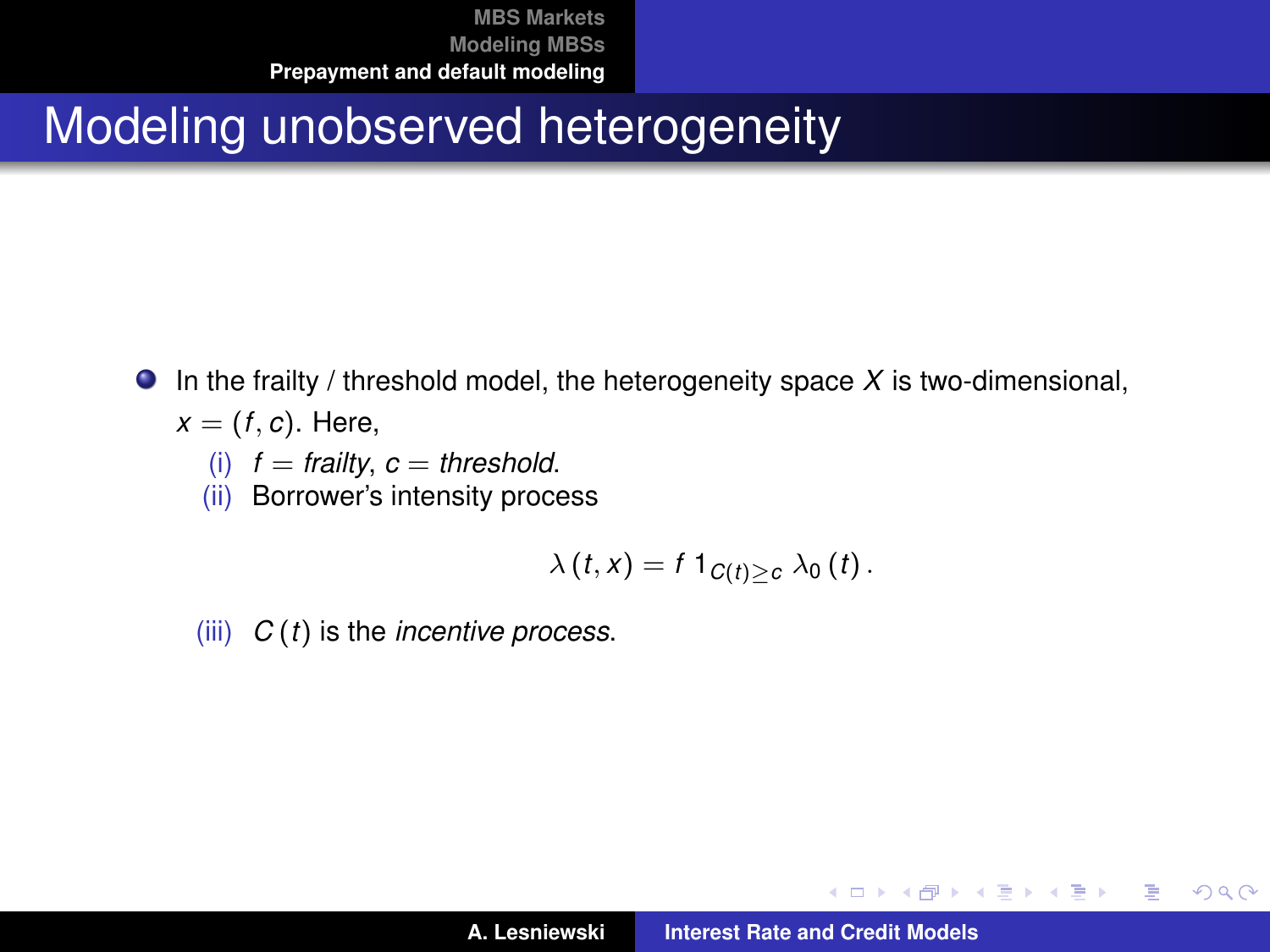# Modeling prepayment risk

#### Decomposition of *S* (*t*) into independent *competing risks*:

- (i) Turnover (Cox model)
- (ii) Refinancing (frailty / threshold model)

 $(iii)$  ...

- **O** Then  $S(t) = S_1(t) S_2(t) \dots$ , where  $S_i(t)$  are the survival probabilities corresponding to the *latent* risks. Factors affecting *S<sup>j</sup>* (*t*):
	- (i) Interest rates
	- (ii) Housing prices (HPI)
	- (iii) Loan characteristics (size, age, FICO score)
	- (iv) Unobserved heterogeneity characteristics of borrowers
	- (v) Macroeconomic factors

イロメ イ部メ イヨメ イヨメー

重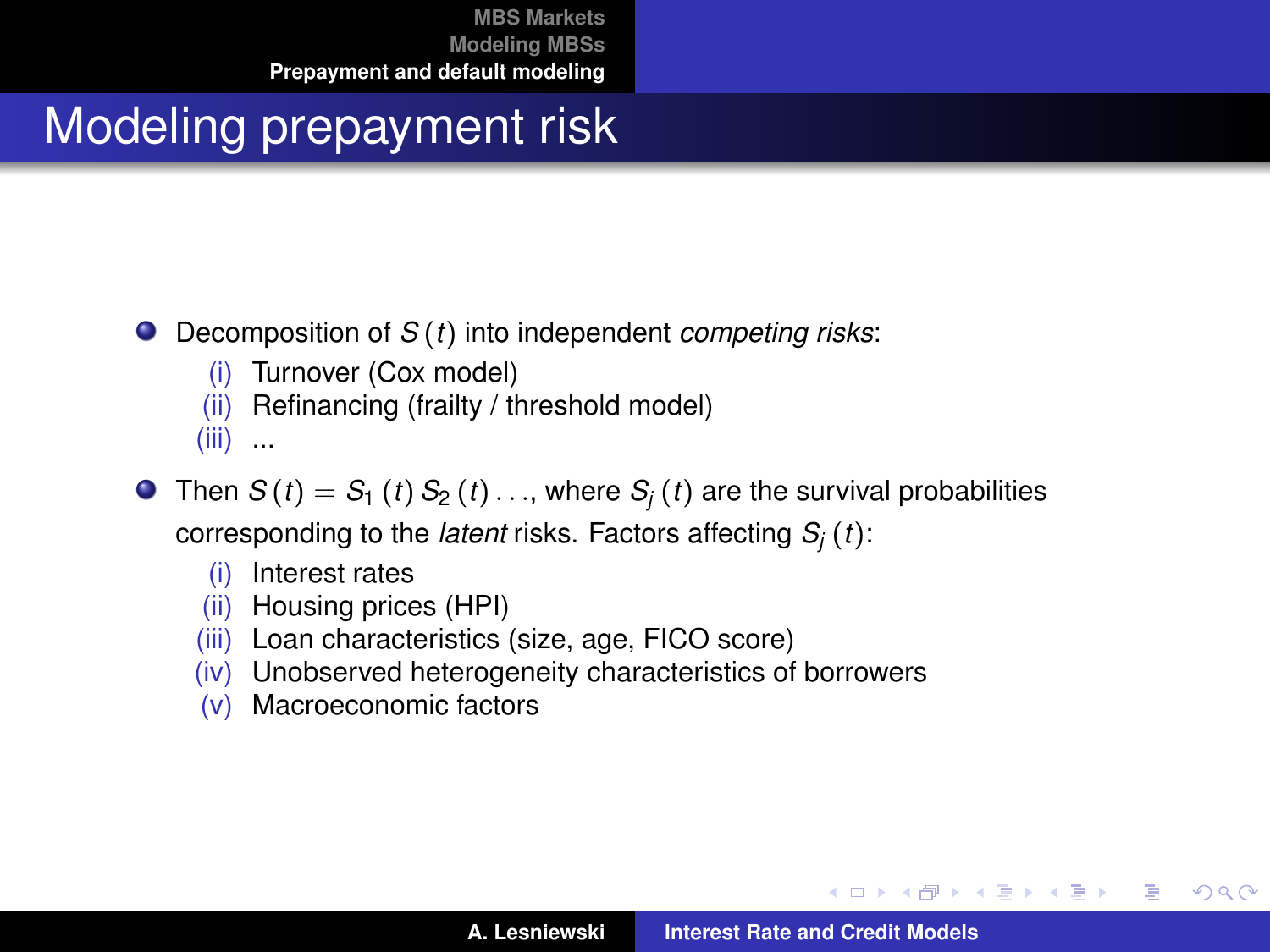## Modeling mortgage default risk

The loss process of an MBS is a multi-state process which is modeled as a continuous time Markov chain. The underlying state space is assumed to be of the form:

$$
S = \begin{bmatrix} S_1 \\ S_2 \\ S_3 \\ S_4 \\ S_5 \end{bmatrix} = \begin{bmatrix} Current \\ 60 + Days Delinquent \\ In Foreclosure \\ RED \\ Key \\ Liquidated \end{bmatrix}
$$

.

イロメ イ部メ イヨメ イヨメー

 $299$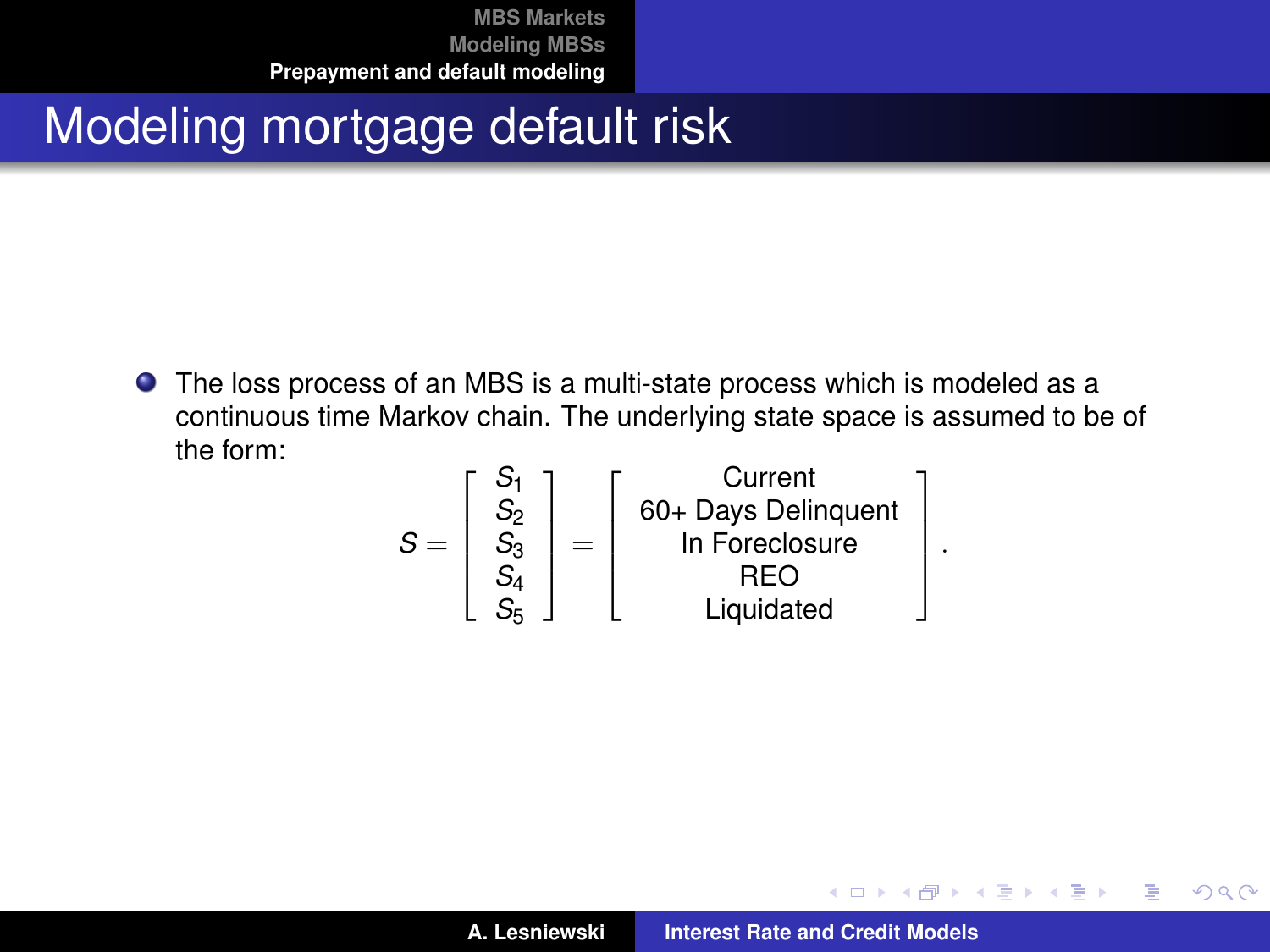## Modeling mortgage default risk

 $\bullet$  The generator  $D(t)$  of the Markov chain is of given by:

$$
D(t) = \left[\begin{array}{ccccc} -\lambda_1(t) & \lambda_1(t) & 0 & 0 & \dots & 0 & 0 \\ 0 & \lambda_2(t) & -\lambda_2(t) & 0 & \dots & 0 & 0 \\ \vdots & \vdots & \vdots & \vdots & \vdots & \vdots & \vdots \\ 0 & 0 & 0 & 0 & \dots & -\lambda_{n-1}(t) & \lambda_{n-1}(t) \\ 0 & 0 & 0 & 0 & \dots & 0 & 0 \end{array}\right],
$$

where  $\lambda_i(t)$  are the hazard rates for the transitions  $S_i \rightarrow S_{i+1}$ .

• Here, for 
$$
i = 1, \ldots, 4
$$
:

- (i) 1 −  $\lambda_i$  (*t*) *dt* is the conditional probability of staying in state  $S_i$ .
- (ii)  $\lambda_i(t)$  *dt* is the conditional probability of transition  $S_i \to S_{i+1}$ .
- (iii) For tractability, we ban all transitions of the form  $S_i \rightarrow S_{i+2}, S_i \rightarrow S_{i-1}$ , etc. This is an approximation that is borne out by the data.

イロメ イ団メ イヨメ イヨメー

B

 $2Q$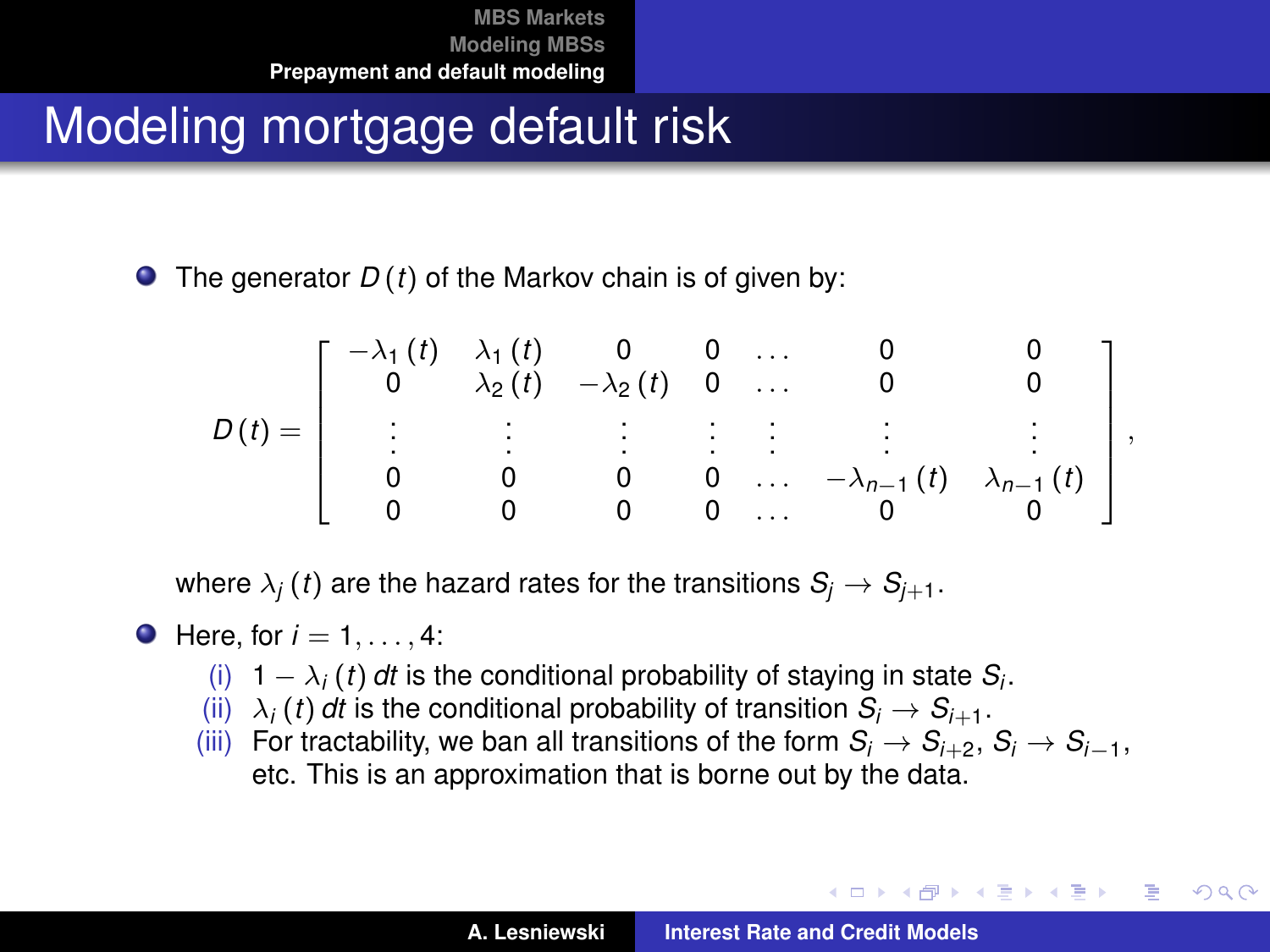## Modeling mortgage default risk

● Break up the problem into a sequence of survival processes:

$$
D=D_{S_1\,\to\,S_2}+D_{S_2\,\to\,S_3}+D_{S_3\,\to\,S_4}+D_{S_4\,\to\,S_5} \ .
$$

● Here, each summand is the generator of a survival Markov chain

$$
\left[\begin{array}{cc} -\lambda_j(t) & \lambda_j(t) \\ 0 & 0 \end{array}\right]
$$

embedded in a  $5 \times 5$  matrix.

イロメ イ部メ イ君メ イ君メー

 $2Q$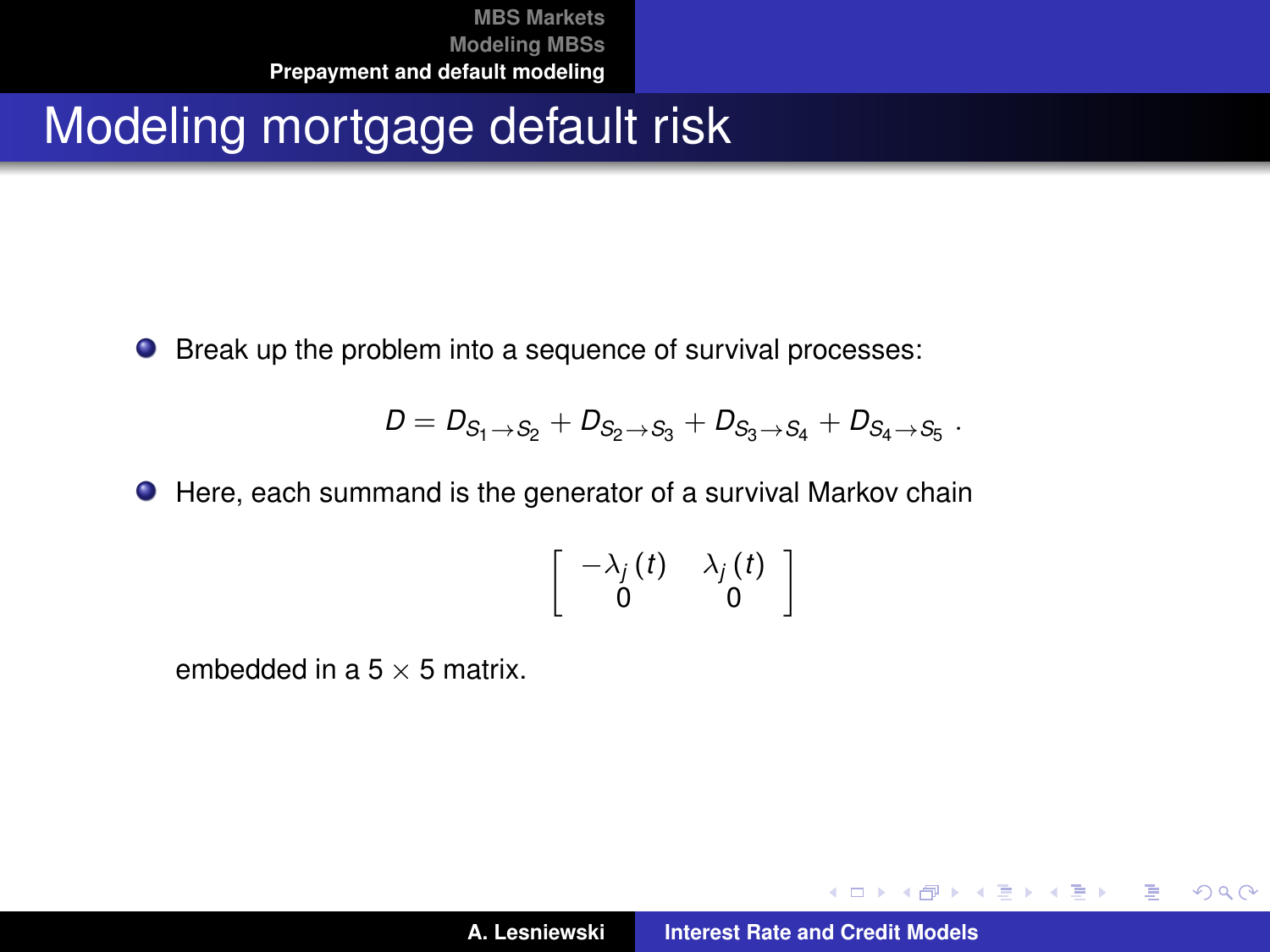## Modeling mortgage default risk

● The cumulative time to event is (approximately)

$$
\mathcal{T} = \mathcal{T}_{S_1 \to S_2} + \mathcal{T}_{S_2 \to S_3} + \mathcal{T}_{S_3 \to S_4} + \mathcal{T}_{S_4 \to S_5}.
$$

The composite CDF can be expressed as the convolution of the constituent CDFs,

$$
Q(t) = Q_{S_1 \to S_2} * Q_{S_2 \to S_3} * Q_{S_3 \to S_4} * Q_{S_4 \to S_5}(t).
$$

Rapid computation of multiple convolutions can be done by means of the FFT algorithm.

イロメ イ部メ イヨメ イヨメー

 $299$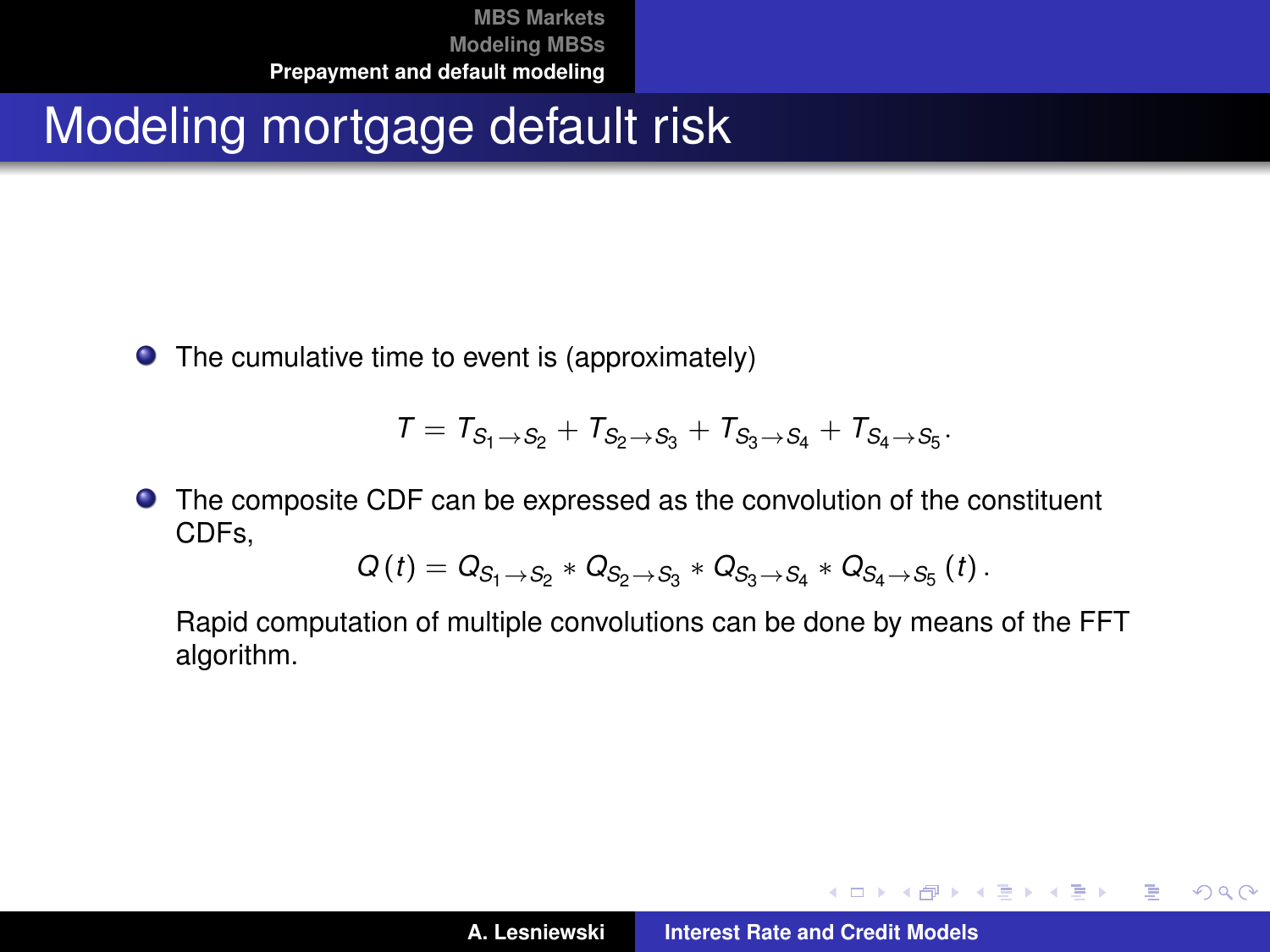## Modeling mortgage default risk

#### Factors affecting the *T<sup>i</sup>* 's:

- (i) Combined loan to value (CLTV)
- (ii) FICO score
- (iii) Property state (may be grouped in categories)
- (iv) Log of loan size
- (v) Mortgage servicer

 $(vi)$  ...

イロメ イ団メ イヨメ イヨメー

 $299$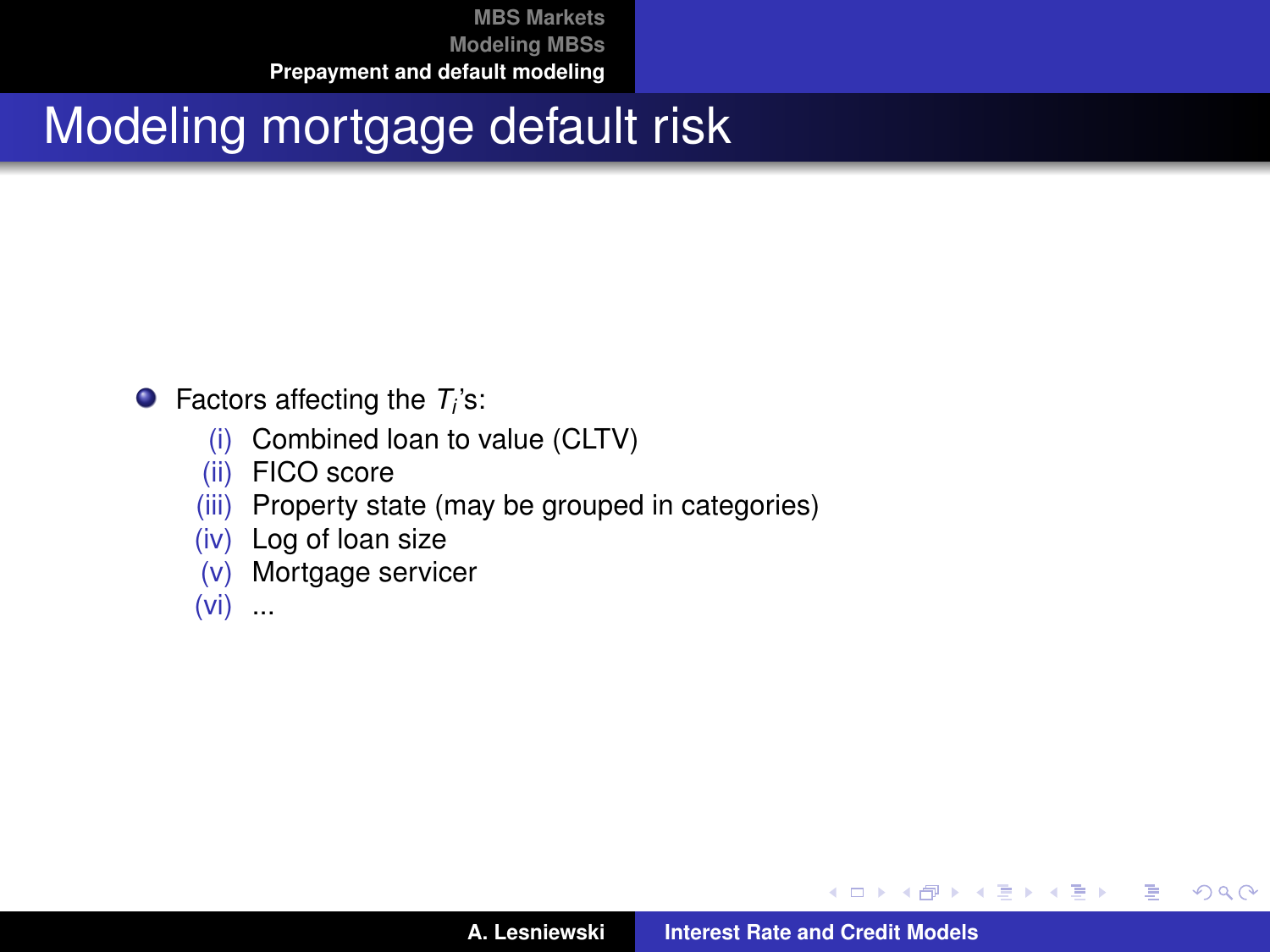## Modeling mortgage default risk

The *severity*, or *loss given a default* (LGD), is given by:

$$
L(T) = B(1 - R(T)) - A(T),
$$

where *B* is the balance on the loan,  $A(T)$  is the cash advanced, and  $B(T)$  is the recovery rate.

● We model the recovery rate by

$$
R(T)=\sum\nolimits_{i}\alpha_{i}X_{i},
$$

where  $X_i$  are the factors affecting LGD such as:

\n- (i) Time in foreclosure and 
$$
HEO
$$
\n- (ii) CLTV
\n- (iii) ...
\n

イロメ イ部メ イヨメ イヨメー

重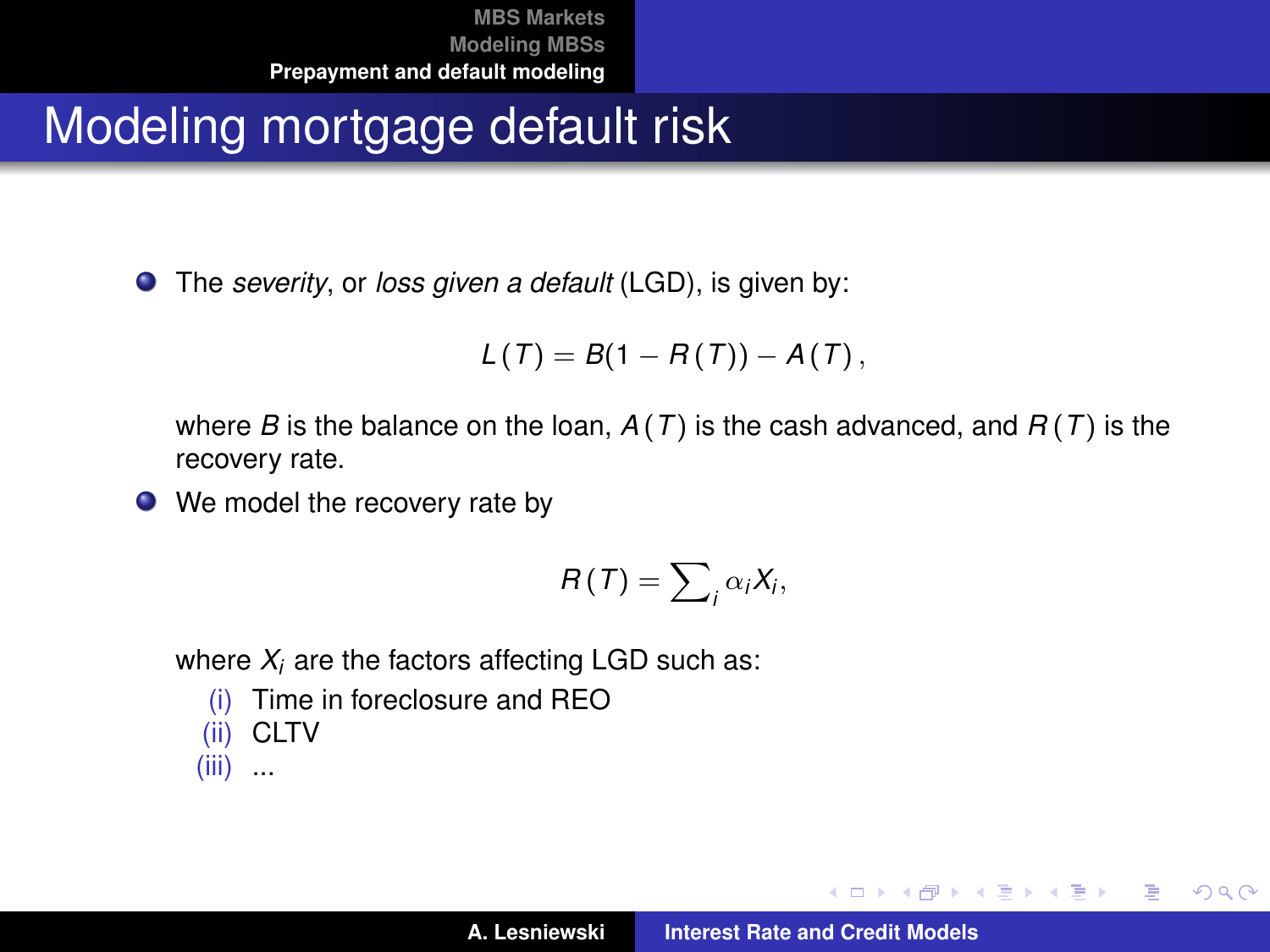# HPI modelling

- Housing prices enter both the prepayment and credit models, and they impact they way the market perceives the values of mortgage backed securities.
- The 2007 2008 financial crisis was largely caused by a bubble in housing pricing and the market's belief in continuing appreciation of house prices.
- **•** The lesson learned from the housing prices bust is that they should be regarded as stochastic, and can depreciate as well as appreciate.
- Modeling HPI is an inexact science:
	- (i) There is no liquid forward looking market on housing prices.
	- (ii) Historical prices are noisy and affected by a variety of exogenous factors (such as e.g. geography).

 $\left\{ \begin{array}{ccc} 1 & 0 & 0 \\ 0 & 1 & 0 \end{array} \right.$ 

 $299$ 

Þ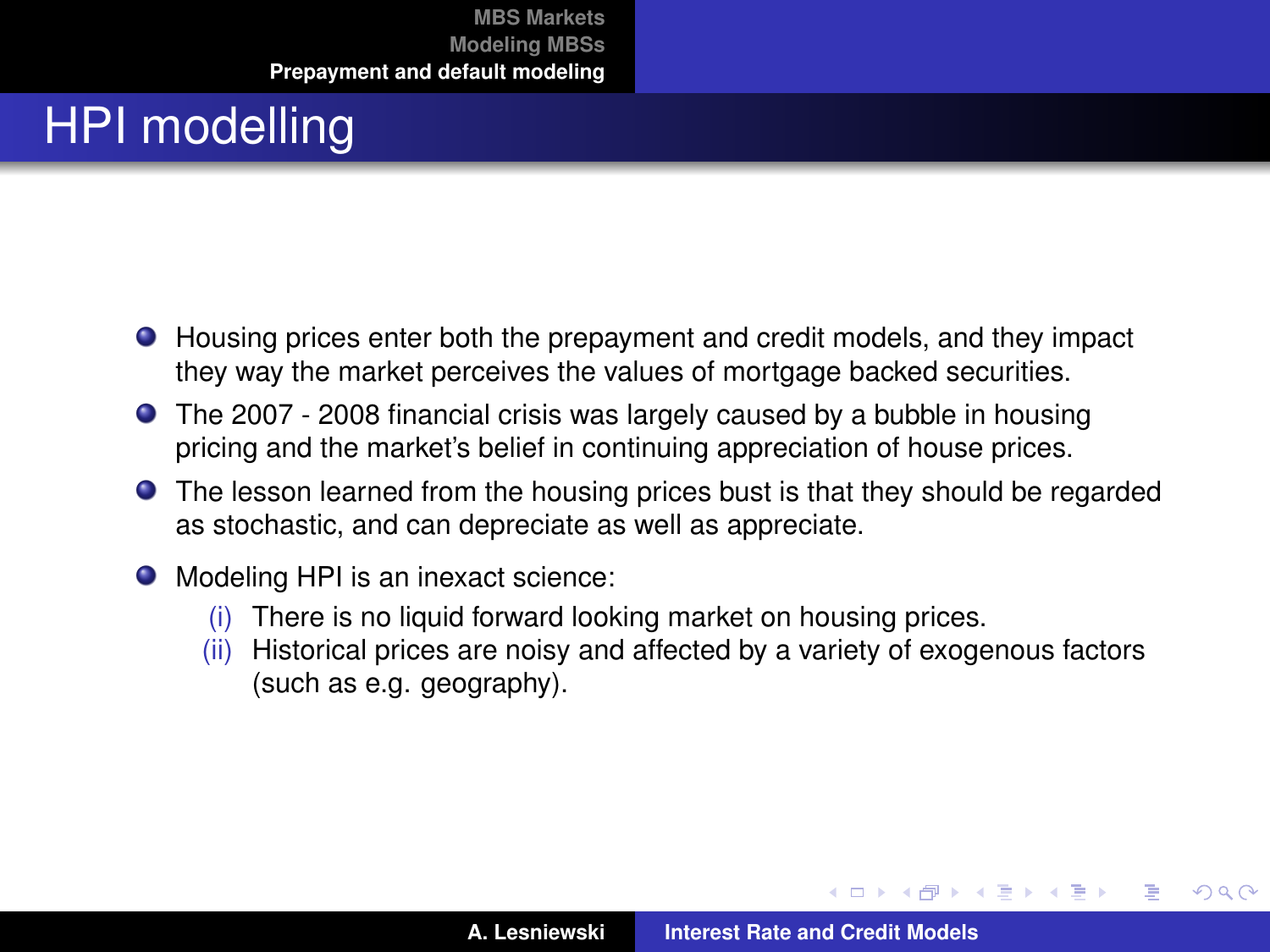# HPI modelling

- There exists a number of HPI indices; the most popular among them are:
	- (i) *FHFA indices* are based on the repeat-sale method.
	- (ii) *Case-Shiller indices* are also based on the repeat-sale method. CME trades futures on one of the CS indices.
	- (iii) Radar Logic indices (RPX) computes the price per square feet. There is a futures market on RPX.
- **Projecting future HPI levels can be done by means of one the following** approaches:
	- (i) A stochastic process with a mean everting component.
	- (ii) Kalman filter.

イロメ イ部メ イ君メ イ君メー

 $299$ 

Þ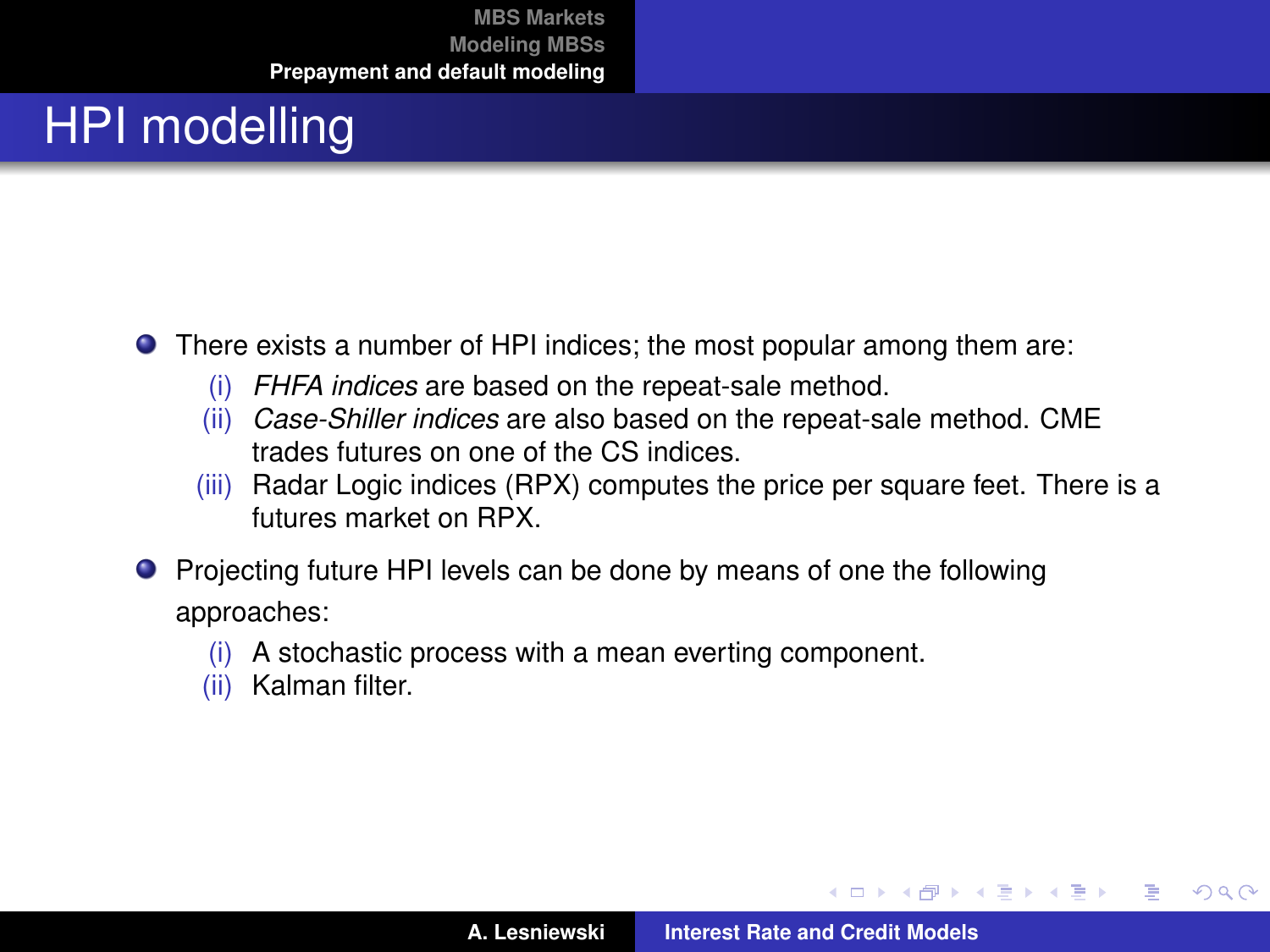## Calibration of the Time to Event Model

- Calibration is done by means of maximum likelihood estimation (MLE) on recent historical data. This can be framed as minimization of the distance between the observed event frequencies and model probability distribution.
- Calculations are distributed on the computational cluster when dealing with large data sets.
- The "goodness of fit" measure of the calibration is the *Kullback-Leibler divergence* between the observed probability distribution  $\{p_i\}$  and the model probability distribution  $\{p_i(\theta)\}$ :

$$
D(p||p(\theta)) = \sum_{i} p_i \log \left(\frac{p_i}{p_i(\theta)}\right).
$$

Then

- (i)  $D(p||p(\theta)) > 0$ .
- (ii) "Best" value of  $\theta \Rightarrow$  minimum KL divergence.

イロメ イ部メ イヨメ イヨメー

÷.

 $QQ$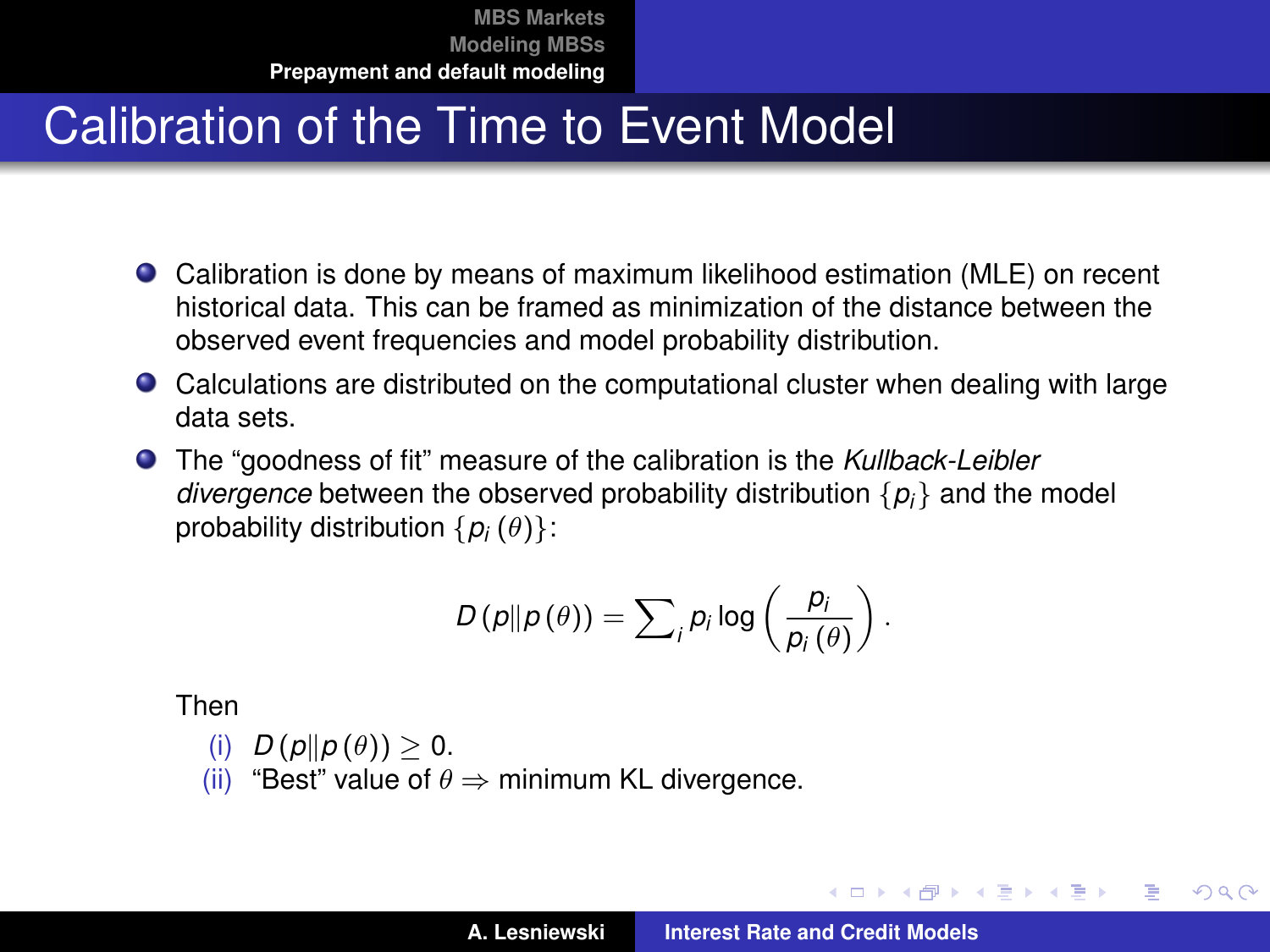

- We see from the discussion above that modeling of MBSs is a hybrid of two approaches:
	- (i) Risk neutral valuation (Q -measure)
	- (ii) Historical valuation (P measure).
- As a result, model prices of securities typically do not match market prices.
- **•** Furthermore, model prices produced by various models disagree among each other.

K ロ ▶ K 御 ▶ K 唐 ▶ K 唐 ▶ .

 $299$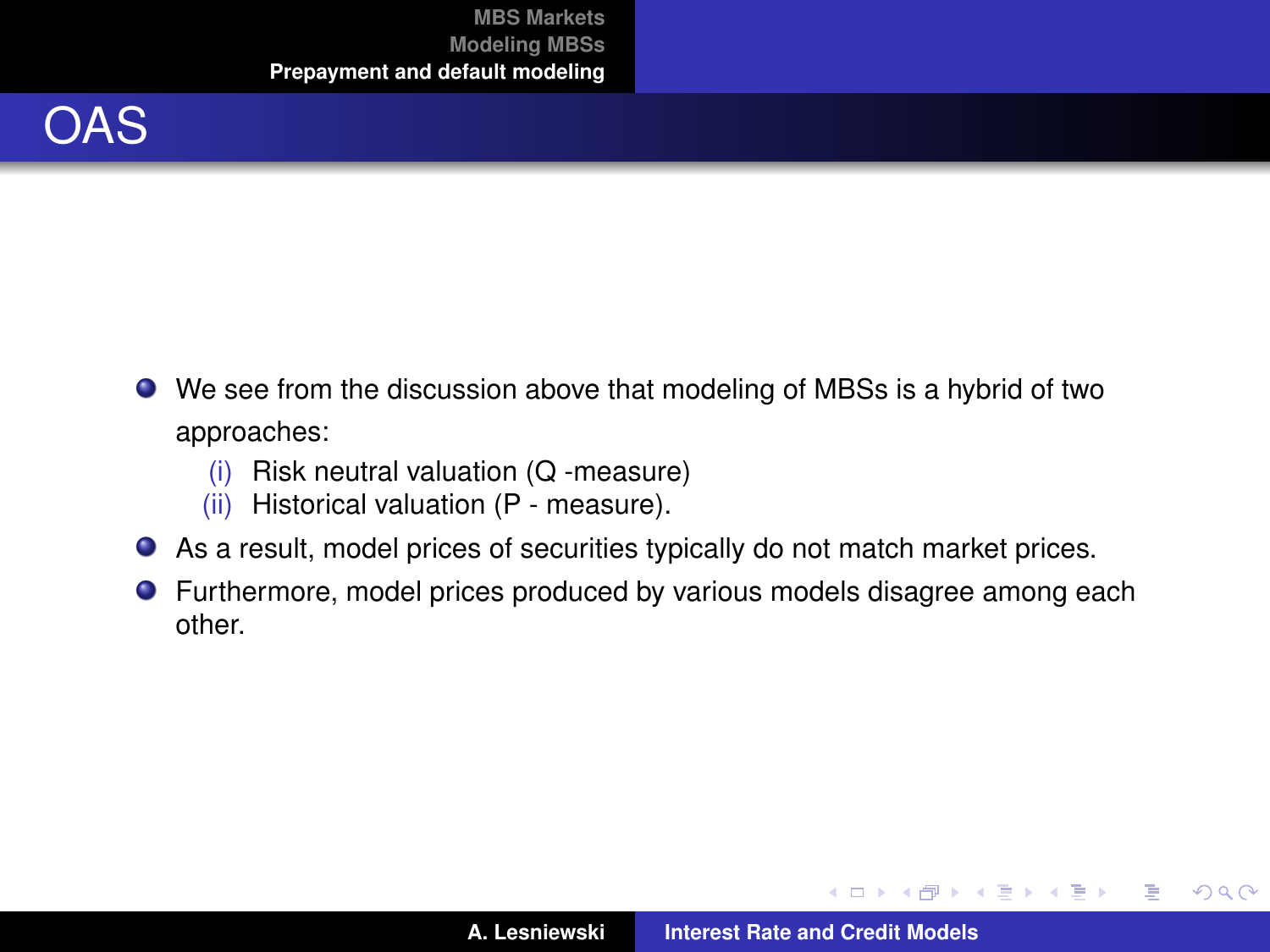

- Since the 1980's the MBS market adopted the convention according to which the discrepancy between the market and model price of a security is eliminated by means of an additional spread applied to the discounting rate.
- For historical reasons, this spread is called the *option adjusted spread* (OAS).
- **O** Specifically, consider an MBS whose (contingent) cashflow on a coupon date  $T_i$ is  $C_i(T_i)$ . Assuming that we use the spot measure  $Q_0$  for valuation, its model price is given by

$$
P = \mathsf{E}^{Q_0} \Big[ \sum_j e^{-\int_0^{T_j} r(t) dt} C_j(T_j) \Big]. \tag{1}
$$

イロメ イ部メ イ君メ イ君メー

Þ

 $298$ 

● Adding the OAS spread to *r* we replace this expression with

$$
P(OAS) = E^{Q_0} \Big[ \sum_j e^{-\int_0^{T_j} (r(t) + OAS) dt} C_j(T_j) \Big].
$$
 (2)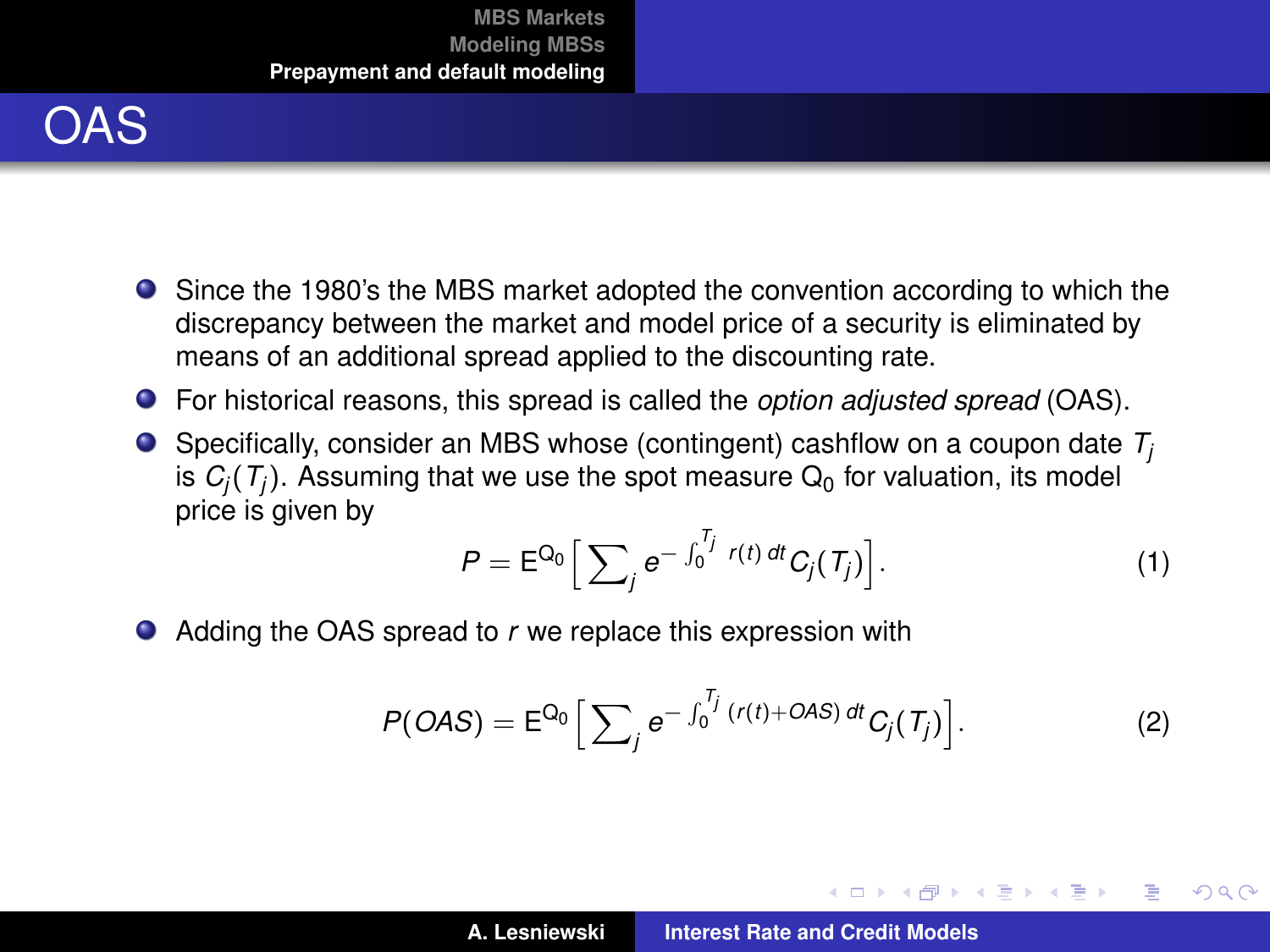

We calculate the OAS of a security by requiring that its market price *P* matches the OAS-adjusted model price,

$$
P(OAS) = \overline{P}, \tag{3}
$$

イロメ イ部メ イヨメ イヨメー

 $299$ 

重

and solving this equation for *OAS* (using, for example, the secant method).

- Securities with *OAS* > 0 are referred to as *cheap*, while those with *OAS* < 0 are referred to as *rich*.
- This terminology reflects the fact that, relative to the model, their market prices are too low and too high, respectively.
- For example, Trust IOs are typically cheap, while Trust POs are typically rich.
- The richness / cheapness measure is the the basis for many MBS managers' investment strategies.
- The concept of OAS can also be extended to account for credit events, and it is referred to as *credit OAS*.